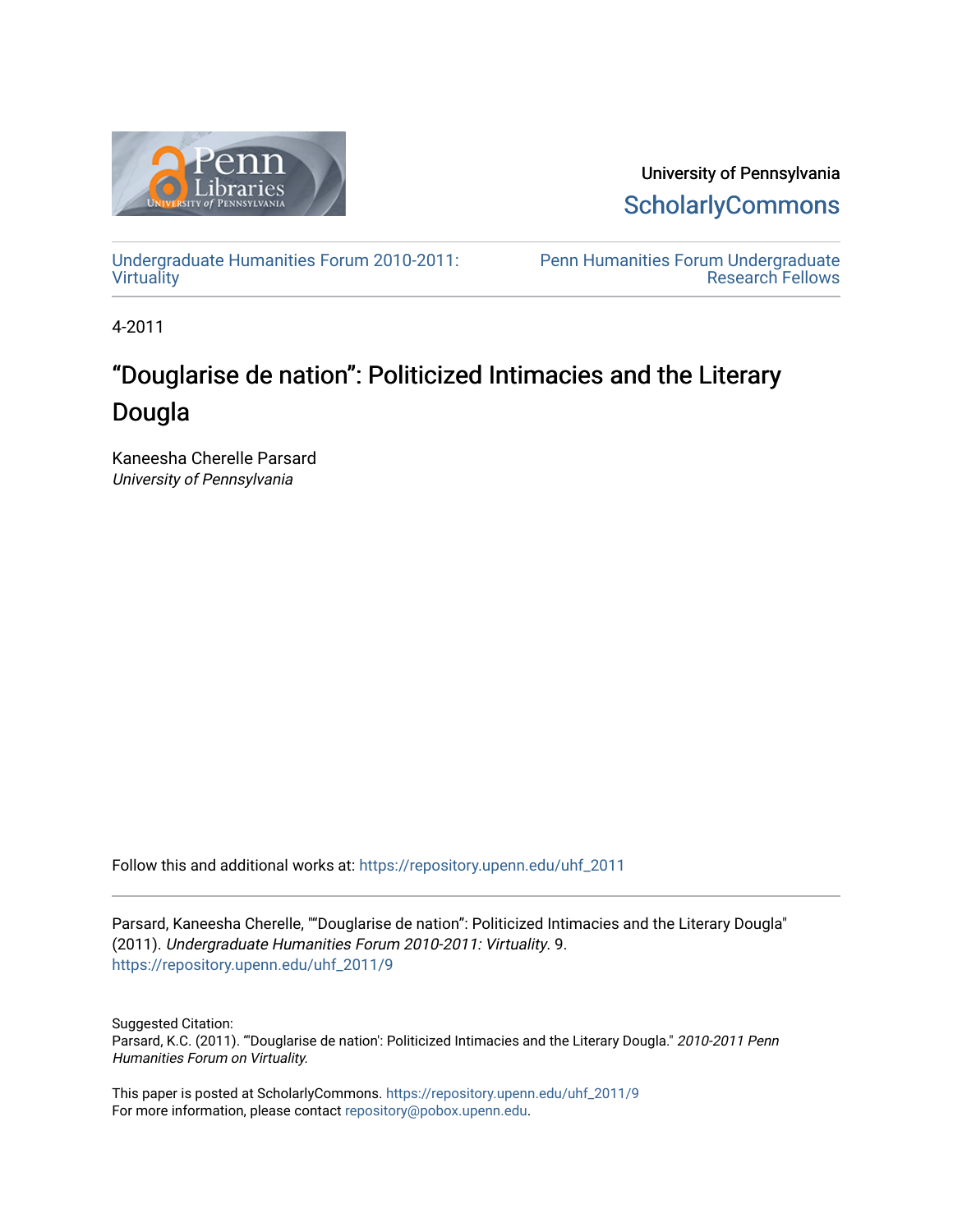## "Douglarise de nation": Politicized Intimacies and the Literary Dougla

#### **Comments**

Suggested Citation: Parsard, K.C. (2011). "'Douglarise de nation': Politicized Intimacies and the Literary Dougla." 2010-2011 Penn Humanities Forum on Virtuality.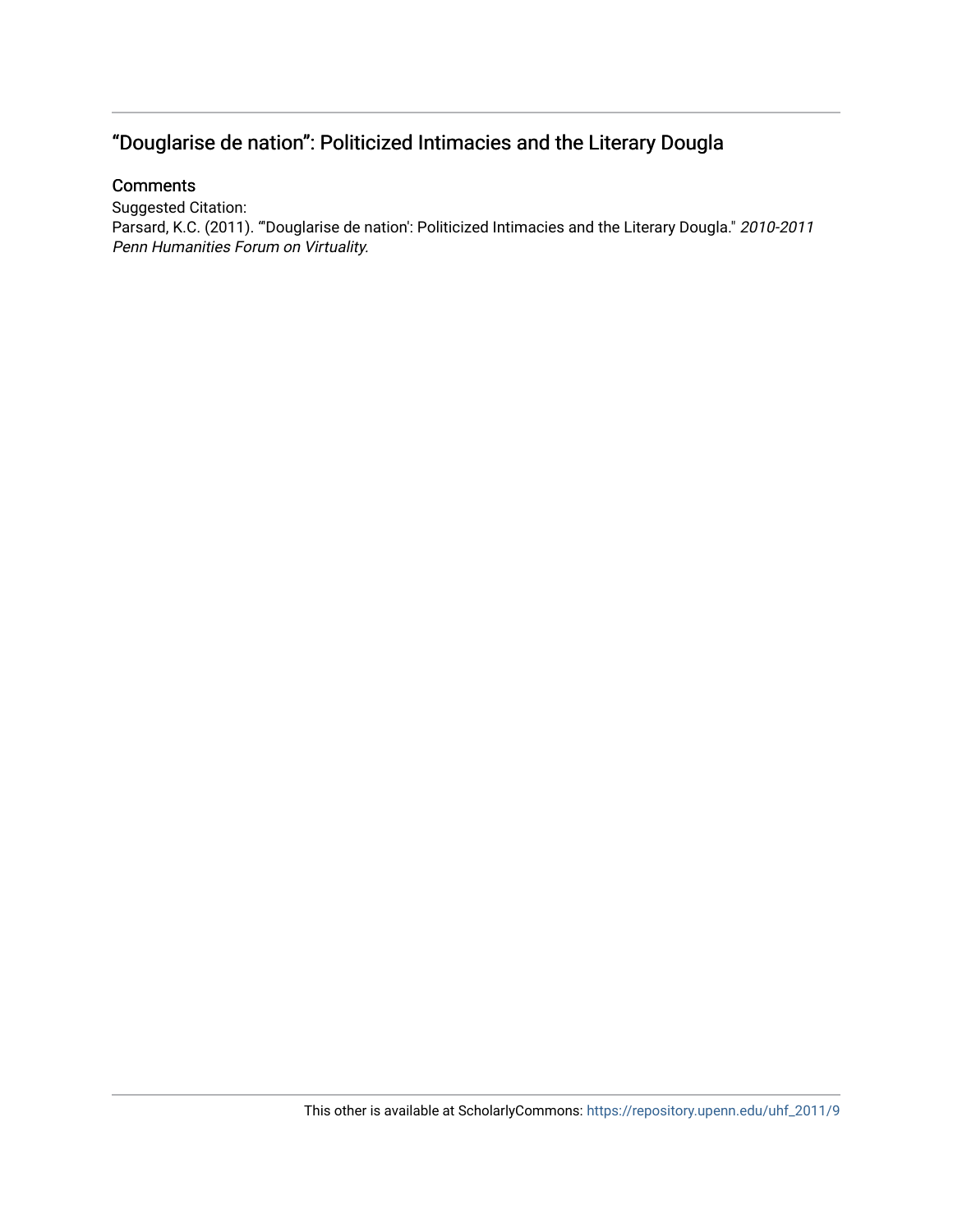**"Douglarise de nation": Politicized Intimacies and the Literary Dougla**

## **Kaneesha Cherelle Parsard**

2010–2011 Penn Humanities Forum Undergraduate Mellon Research Fellowship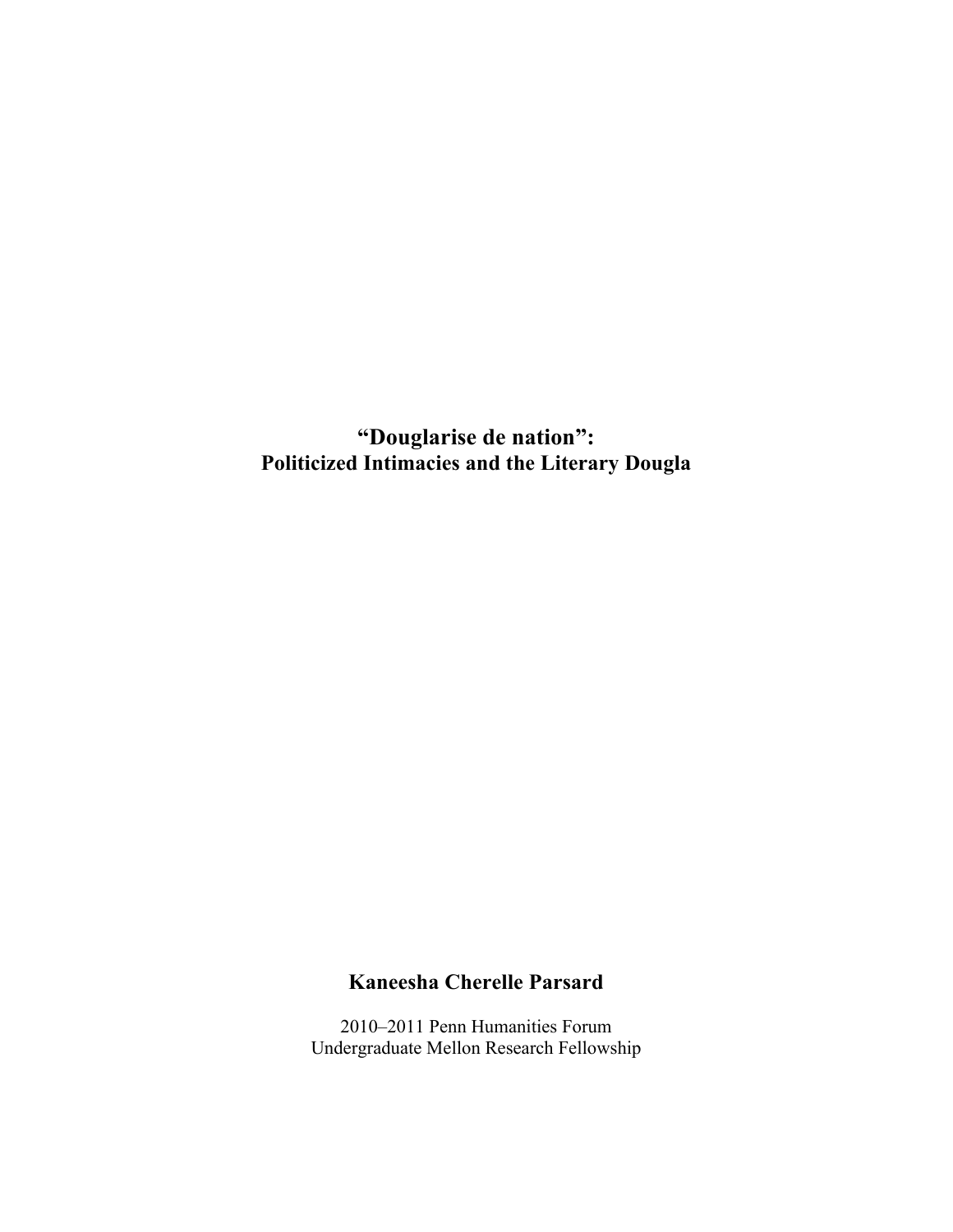Kaneesha Cherelle Parsard English Department Honors Program April 15, 2011

> Dey conservative, only talking race Yet you seeing so much dougla all round de place —Maestro, "Mr. Trinidadian" (1989)

"Douglarise de nation": Politicized Intimacies and the Literary Dougla

#### **Introduction**

As C.L.R. James' novel *Minty Alley* closes, a reflection speaks to the *material*, fraught relations between descendents of West African slaves and Indian coolies, or contract laborers, in Trinidad. Mrs. Rouse, remarking on the betrayal of Mr. Benoit, her kept man who has gone to live with another woman, repeats the advice of her spiritual counselor: "…when I went to him once he told me that my blood and coolie blood don't take" (James 240). Under this model, Mr. Benoit, a "half-coolie" or *dougla*, carries out unsurprising "treachery" against Mrs. Rouse, a black woman. But, as a dougla, Mr. Benoit is also the very embodiment of these seemingly unfruitful Afro-Indo intimacies. Mr. Benoit's racial identity remains unexplored, with a focus instead on his financial dependence on the success of Mrs. Rouse's bakery, his infidelity, and his colorism. The dougla figure remains largely unacknowledged, obscured, and pathologized in the Caribbean literary tradition. How do we consider the impossibility of such a subject?

This corporeal insight—with its talk of "blood" and genesis—calls to mind the racialist and pseudoscientific discourses of colonialism. Mixed-race Trinidadians of African and Indian parentage, or douglas, are distinctly postcolonial subjects, with roots in both the memory of the Middle Passage, the inauguration of the practice of chattel slavery, and the *kala pani*, the oceanic voyage that transported Indian men lured by the promises of recruiters to the Caribbean. The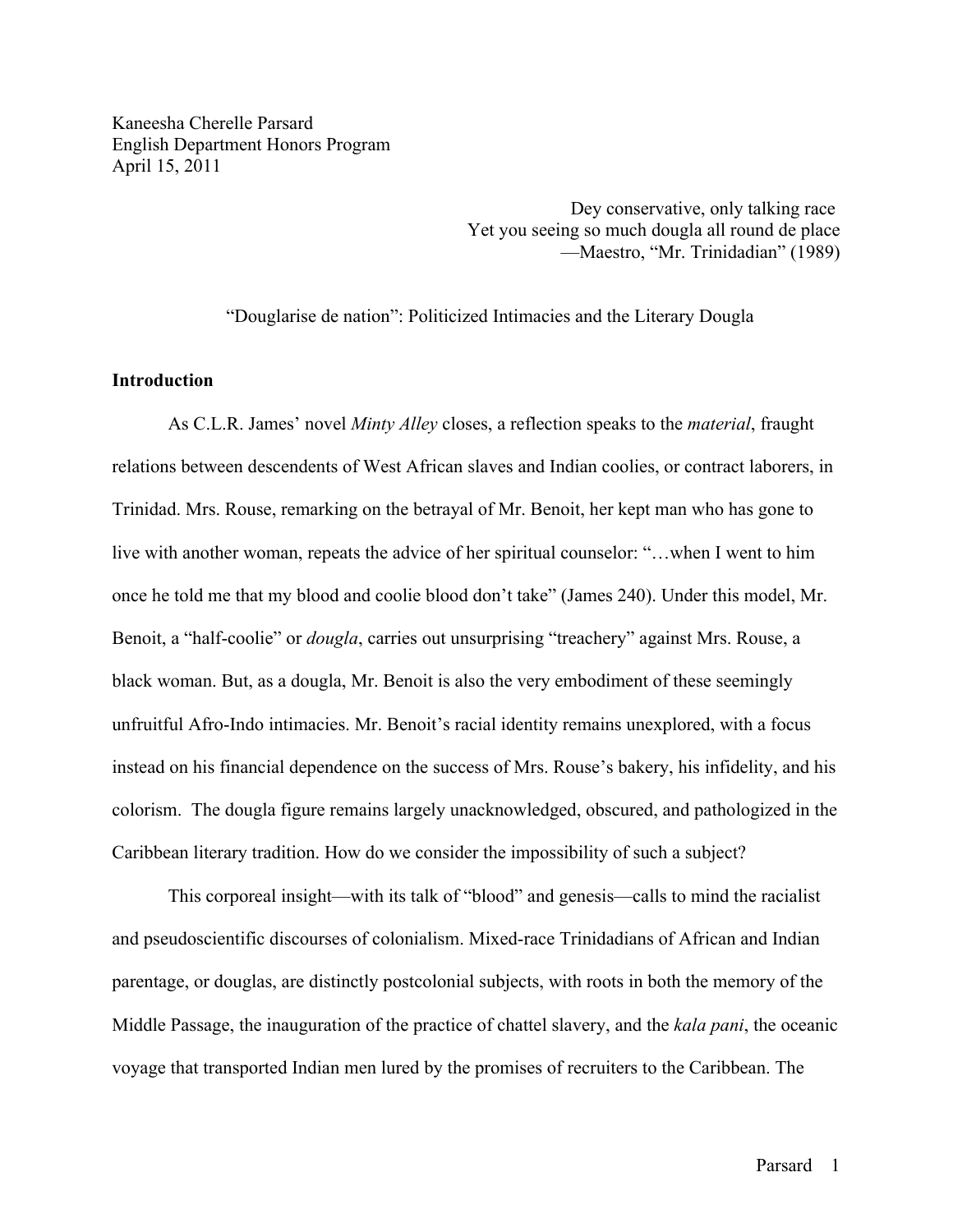figure of the dougla encounters marginalization equally in social reality and in textual representation, particularly through the term's nuanced etymological history. On the Indian subcontinent, the term pointed to those birthed from inter-caste relationships. Further, according to the *Dictionary of Caribbean English Usage*, the Hindi usage of dougla or dogla was synonymous with the English "mongrel, [especially] in ref to animals" ("Dougla" 200). Later, across the *kala pani*, the term evolved through the mixings of formerly enslaved Africans and South Asian contract laborers into the idea of the "miscegenate," or the more cutting "bastard."

Curiously, not only does this naming persist as evidence of ongoing creolization in Trinidad and Tobago, but also as a deliberate positioning of these mixed-race figures at the margins. Indeed, the dougla figure threatens the distinct black and Indian pluralities in Trinidad and Tobago, even where nationalism is predicated on the celebration of syncretic cultural practices. Instead, I seek to highlight the sexual economy from which douglas arise and in which douglas participate, disturbing the discourses that deem Trinidadian hybridity a broad, national project to the exclusion of small-scale Afro-Indo intimacies.

Here, I find that literature highlights specificity in mixed-race circumstances and interracial intimacies, where political writings and broader national discourse simply appropriate these social realities as specters of forced assimilation and signals of modern, celebratory hybridity. I do not presume that the works of fiction I examine in this thesis *speak for* Trinidadian douglas, but rather that they complicate existing, totalizing approaches to douglas. *Minty Alley* reflects a Caribbean modernist tradition of fascination with the lower-class masses and the barrack-yard: here, the hot-blooded dougla character Benoit is central. Meanwhile, Christian Campbell's "Curry Powder" has an autobiographical feel, personalizing the moment of Panday's election to the position of Prime Minister. Finally, *Coolie Pink and Green* uses fears of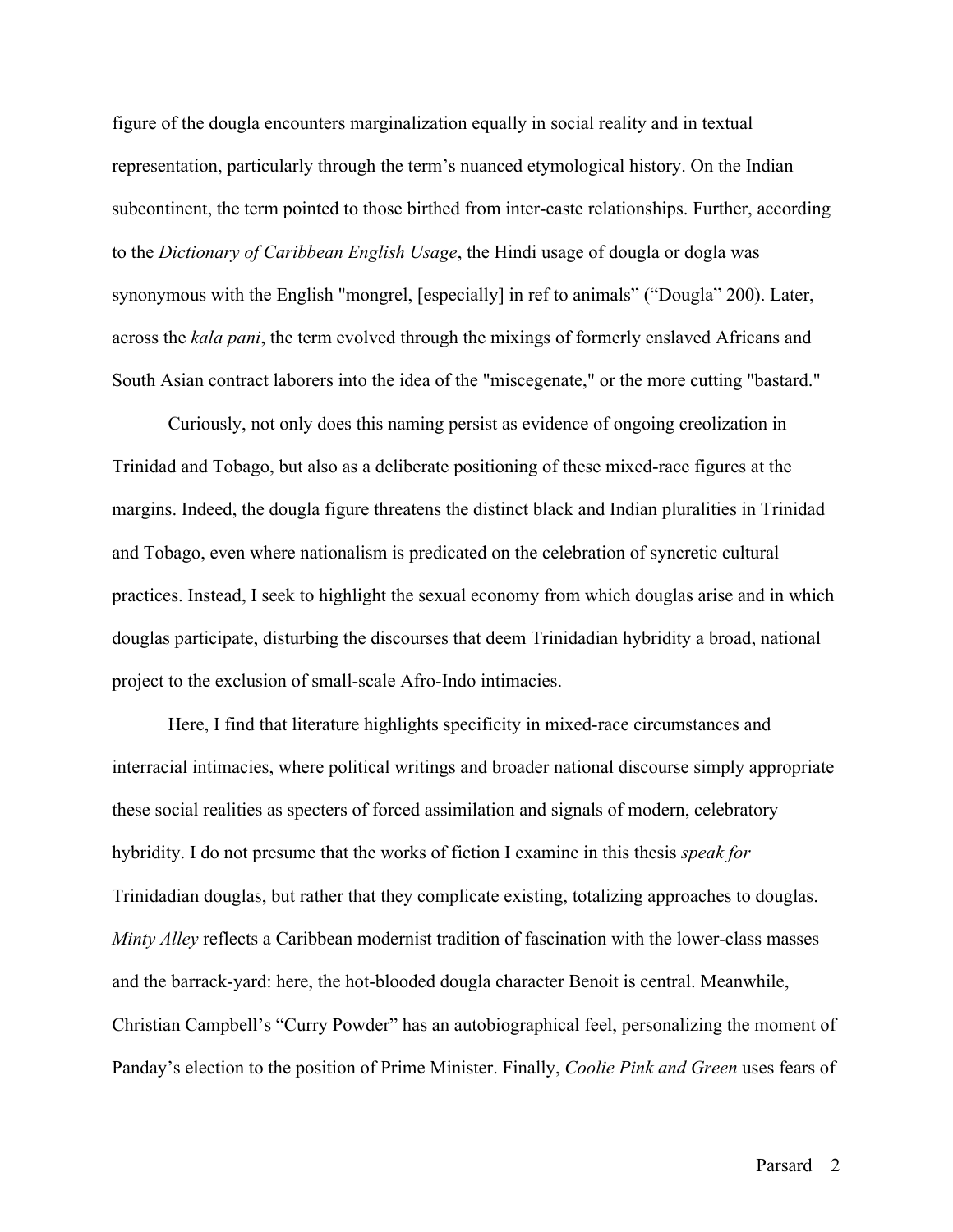douglarization, diaspora, and cultural retentions to hypothesize about Indo-Trinidadian and Trinibagonian futures, which raises similar questions for the social and psychic implications for douglas.

The dougla, more broadly, is the product of what Lisa Lowe terms "the intimacies of four continents," the convergence of African, South Asians and East Asians, Europeans, and Native peoples in the Caribbean for the purpose of fueling the plantation machine. For Africans, return was impossible, given the elision of individual connections to the Continent (to say nothing of the myriad West African influences that would shape the Caribbean). However, some Indians did return to India upon the end of their indenture and return was a hope for many. As Lowe outlines, the end of the slave trade in the early nineteenth century, which preceded by a few decades the abolition of slavery as an institution, inspired the search for an appropriate population to replace the free labor upon their impending and inevitable liberation (Lowe 194).

Defining "intimacies" as not only diasporic intersections, but also homosocial and heterosexual relationships, Lowe's project links the hybridity that emerged from slave societies with the development of bourgeois republican states in Europe and North America. Here, then, she deems hybridity significant to the development of "modernity." Otherwise, hybridity had been assumed to be a mere byproduct or, from the perspective of those who had a stake in efficient colonial labor, an unfortunate accident of colonialism (Lowe 192-3).

Focusing on the Chinese populations identified as fitting for the project, she highlights colonial-era letters advising that "[The Chinese] must be kept in the first place separate from the Negroes," in order to prevent the ideological alignment of the liberation-minded Africans with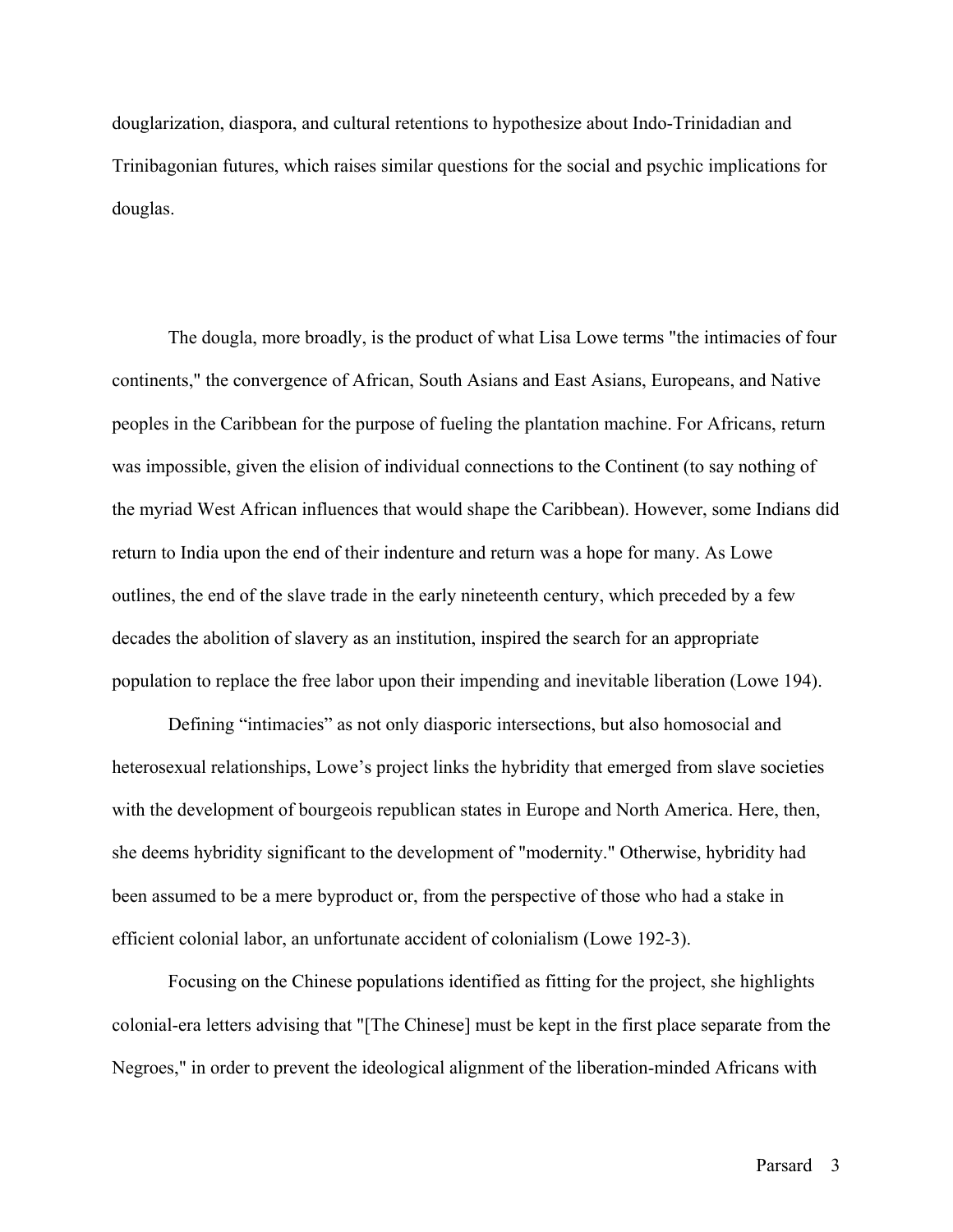the newly-arrived Chinese and, therefore, the end of cheap, contract labor (Lowe 194). While this thesis is not necessarily concerned with the populations of Chinese laborers or mixed-Chinese peoples, the Chinese presence marks a significant moment: until their arrival, the colonial project had been marked by a black-white binary, enforced through enslavement, which was now interrupted.

The introduction of South Asian laborers upset the European-African dialectic that dominated social relations and drove the plantation system in the colonial period. Further, the introduction of the dougla created new, localized possibilities. Rhoda Reddock notes that, in addition to racial stigma, the presence of the dougla signified the impossibility of return to 'Mother India', an unavoidable rootedness in the Caribbean (Reddock 571-3). The first Indians would arrive to the region in 1845, on the *Fatel Rozack*, to supplement the cheap, contract labor that sustained the sugarcane industries upon which Europe relied. Unlike the Chinese, who were an image of non-white propriety in the European imaginary, the Indians were marked by a discursive proximity to the descendants of enslaved Africans, making the tensions between the latter two groups inevitable. Likewise, in the postcolonial moment, the descendants of African slaves and Indian "coolies" established a political binary through a two-party system.

The compulsion to maintain purity is executed via discursive silences that obscure the dougla. Aisha Khan, in *Callaloo Nation*, the product of extended fieldwork conducted in St. Patrick and Victoria Counties in Southern Trinidad, speaks bluntly to the extent of Indo- and Afro-Trinidadian intimacies, which are obscured by the purist rhetoric referenced above. Indeed, she notes that the body of scholarship that attends to the multiethnic nature of Trinidad absorbs this purism by asserting that marriage between the two groups is "minimal." In response to the idea that Indians and Africans do not mix in any sphere, public or private, Khan notes that,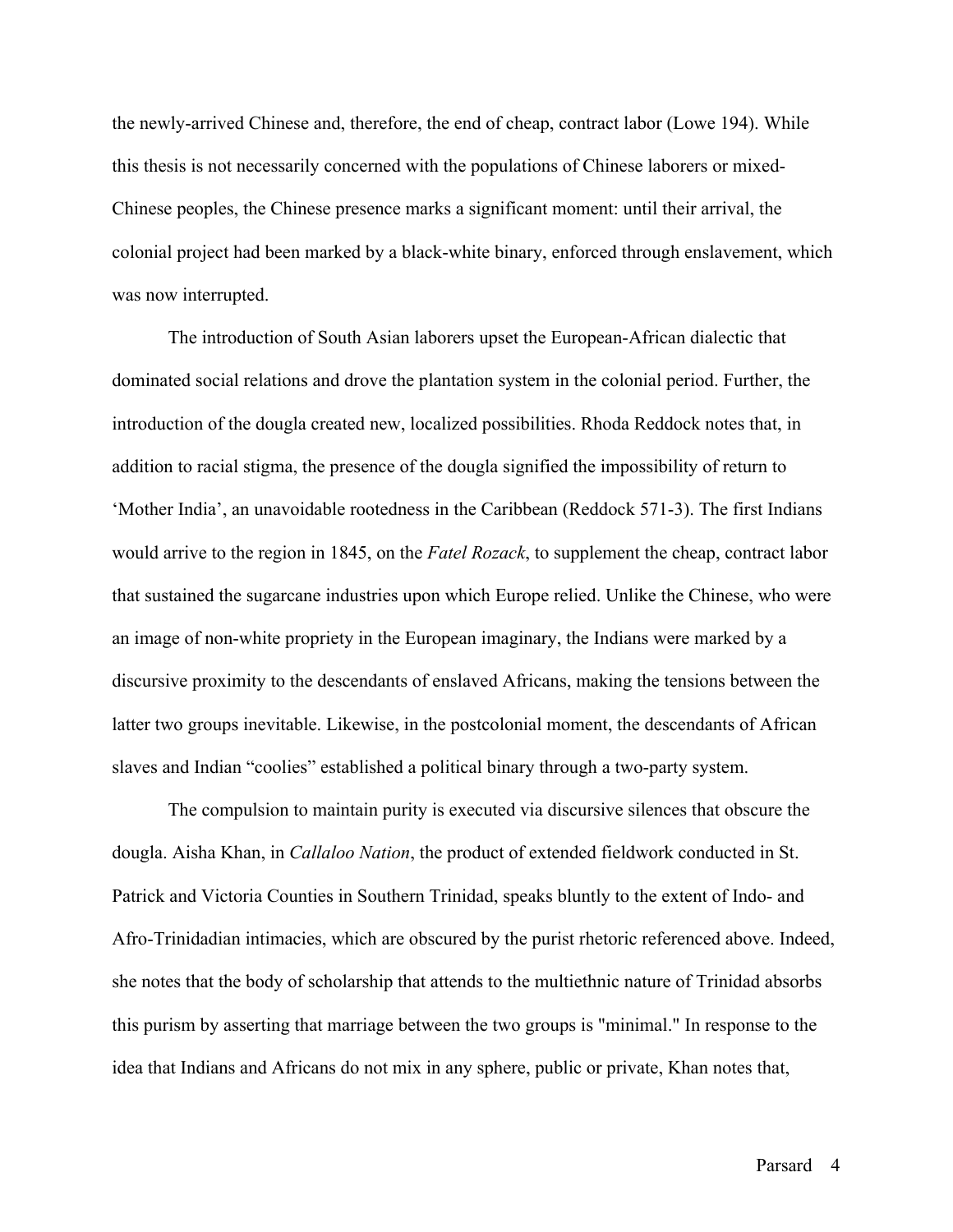during her fieldwork, "many...assured me that "Indian and Negro don't mix." They meant socially, culturally, or sexually. The number of "douglas," however, belies this assumption" (Khan 9).

As the Trinidadian literary tradition begins to express the ways in which hybridity emerges among other distinctly oppositional and anti-colonial articulations of identity in distancing Caribbean peoples from colonial forms of power and categorization, it must take care not to reinscribe that marginalization, through the erasure of non-normative racial identities or gendering hybridity.

Battling this systemic erasure is another medium of discourse: the literary. Despite the impulse to minimize the numbers and experiences of douglas, they have a prominent, natural presence in depictions of hybrid Trinidad. The attention to dougla specificities in Trinidadian literature (in other words, dougla subjectivities) officiates their importance as subjects in their own rights. In particular, as Khan notes, douglas are given material importance through sex. Ultimately, the texts I examine here highlight the sexual economy from which douglas arise and in which douglas participate, disturbing the notion that hybridity is somehow only a broad, national project and that "Indian and negro don't mix"—writing alternate historiographies of douglas and Afro-Indo intimacies alike.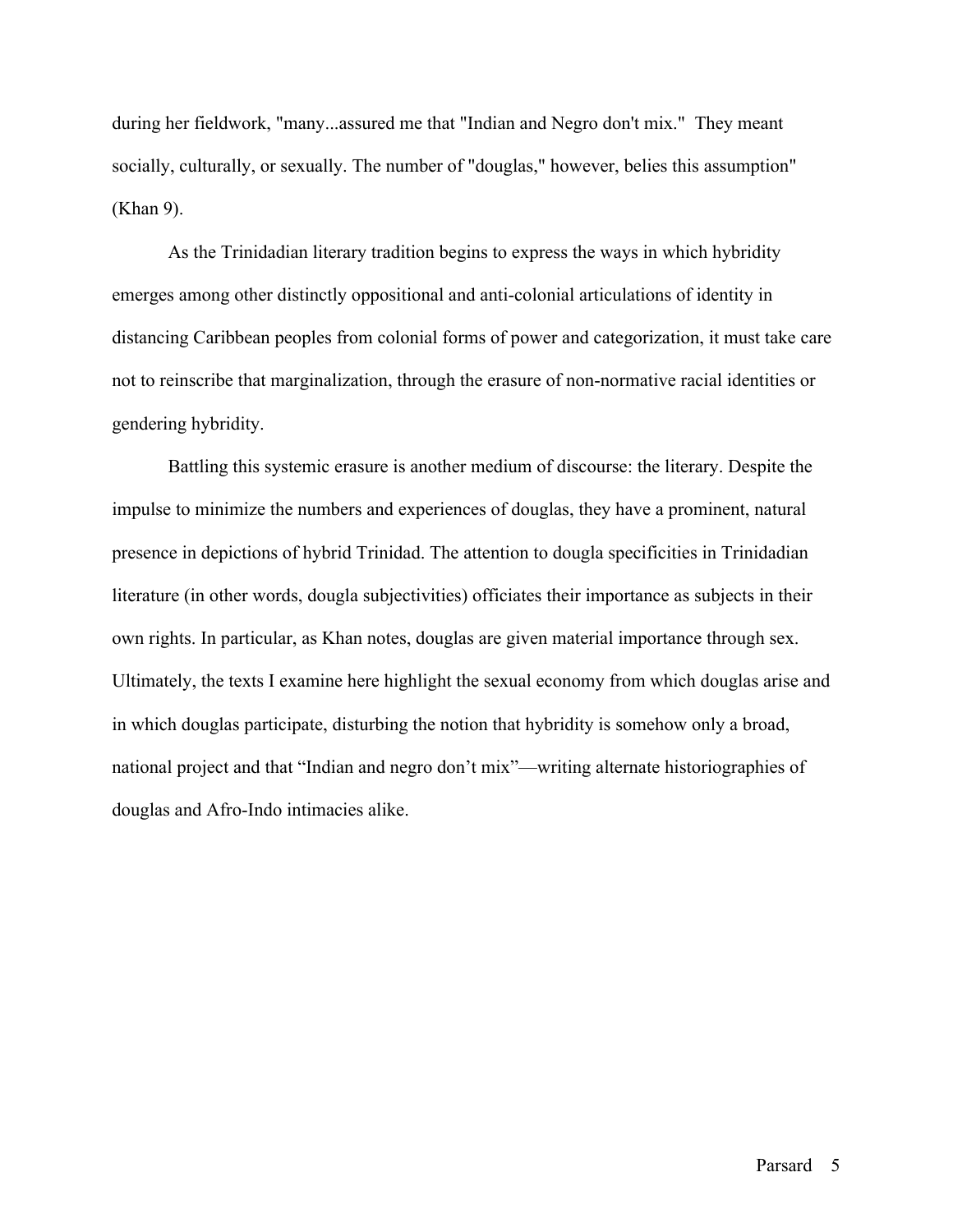#### **"Where so many crosses and colours meet and mingle": The Dougla in Trinidadian Hybridities and Nationalisms**

The figure of the dougla has been deployed in Trinbagonian conversations regarding cultural hybridity resulting from the proximity of the African and Indian pluralities. These nationalist discourses are manifested both in scholarship and in popular media, some using the dougla figure to represent the exceptionality and modernity of a multiethnic nation, others as a sign of a diluted cultural presence for Indians.

C.L.R. James' *The Case for West-Indian Self Government* articulates creole nationalism in the form of an anti-colonial manifesto that approaches the question and implications of selfrule differently than would his later Marxist and Pan-Africanist ideology. In particular, James locates the tensions of West Indian colonial government, particularly that of Trinidad and Tobago, in the creolized composition of its islands. However, he focuses mainly on the spectrum, of sorts, produced from the proximity of Europeans and blacks. James notes, as others have, the interruption of the traditional racial binary in the colonial West Indies. But, rather than identify formerly indentured Indians and their possibilities as such, James points to the "brown people." Further, he notes: "Where so many crosses and colours meet and mingle, the shades are naturally difficult to determine and the resulting confusion is immense" (James 51). James then goes on to identify, through political anecdotes, the ways in which this confusion is replicated in the colonial government, particularly through the appointment of fair-skinned blacks to lower administrative positions. This process, he feels, engenders racial discontent and, in turn, demands that the British relinquish their control over the West Indies in favor of self-rule. Whereas this essay glosses over the Indian figure, James' *Minty Alley* speaks to the positioning of otherwise obscured coolie laborers and mixed-race figures in a context dominated by black-white relations. Here, the brown middle-class protagonist, Mr. Haynes, is privy to the multidimensions of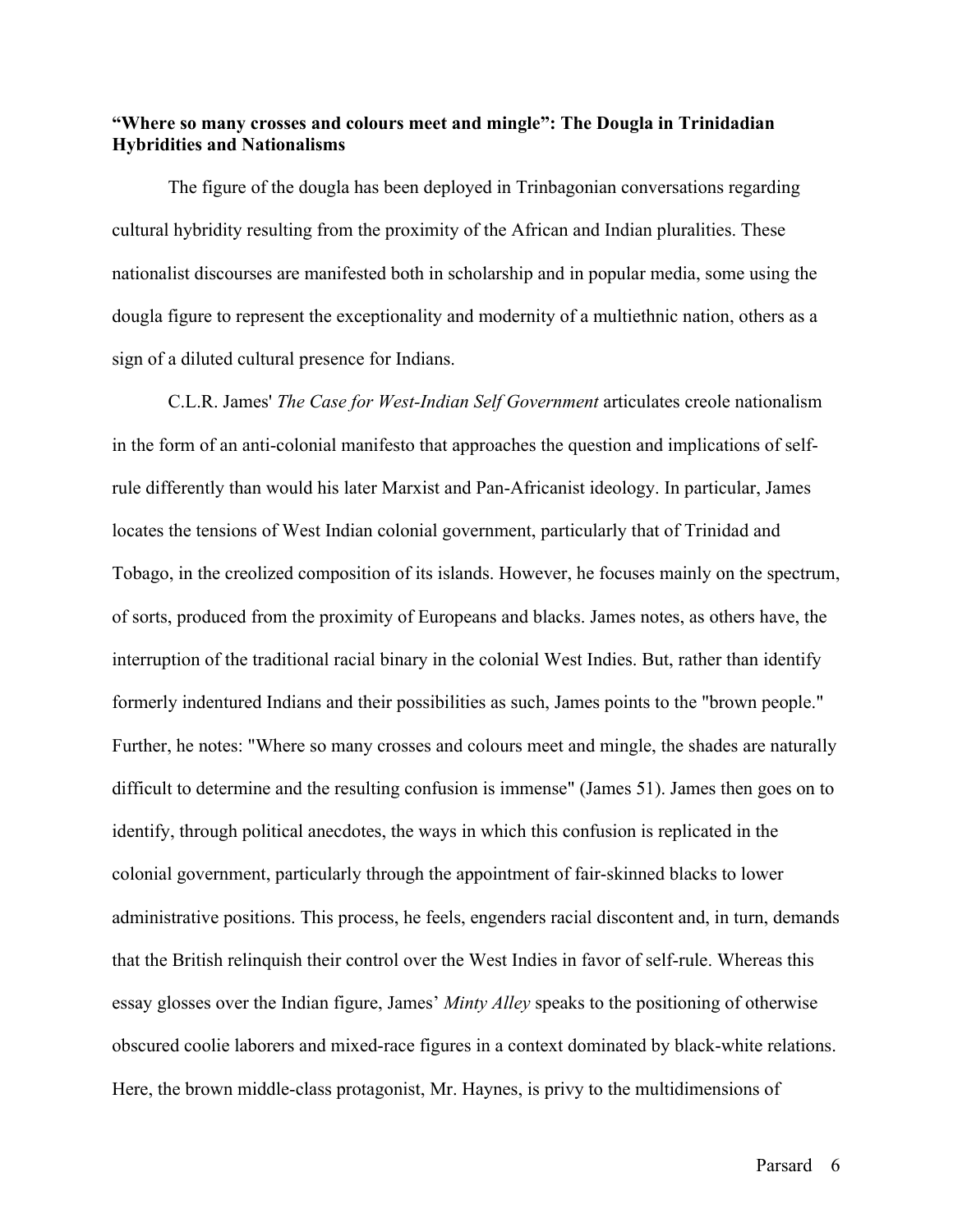racialized Trinidad through the integration of an Indian servant, Philomen, and a dougla kept man, Mr. Benoit.

Often, the political struggle between Africans and Indians took the form of a rhetoric of exclusion, termed through culture. Produced from fieldwork in Indian communities in Trinidad, Viranjini Munasinghe's "Culture Creators and Culture Bearers? The Interface between Ethnicity and Race in Trinidad" laments that discourses of creolization in Trinidad and Tobago obscure Indians. Despite the presence of Indian and Chinese contract laborers, which disturbed the blackwhite binary that preceded their arrival as laborers, nationalist pride derived from hybridity designates Indians as static culture bearers, in opposition to Afro-Creole culture creators who, forcefully removed from the African continent, have adapted to displacement by producing syncretic cultural practices.

As part of her evidence, Munasinghe points to the lexical absence of mixed-race Caribbeans of Indian and white ancestry; that is, there is no term to describe a person with such an ancestry. She briefly acknowledges mixed Caribbeans of African and Indian descent, noting that, due to their African descent, douglas have access to Creole society and are often subsumed into a black or Indian social existence. Munasinghe concludes, "once again, mixing, this time between East Indian and Black, categorically disappeared" (Munasinghe 78). Nonetheless, Munasinghe does not speak to the specificities of dougla identity nor the pejorative origins or contemporary usage of the term. Indeed, this lexical presence of the dougla is a product of Indo-Caribbean fears concerning miscegenation: the danger of unwilling assimilation, or the loss of culture through mixture. This reifies or, more specifically, biologizes Indian culture in the Caribbean, rendering Indian survival a matter of purity. When, in Patricia Mohammed's recent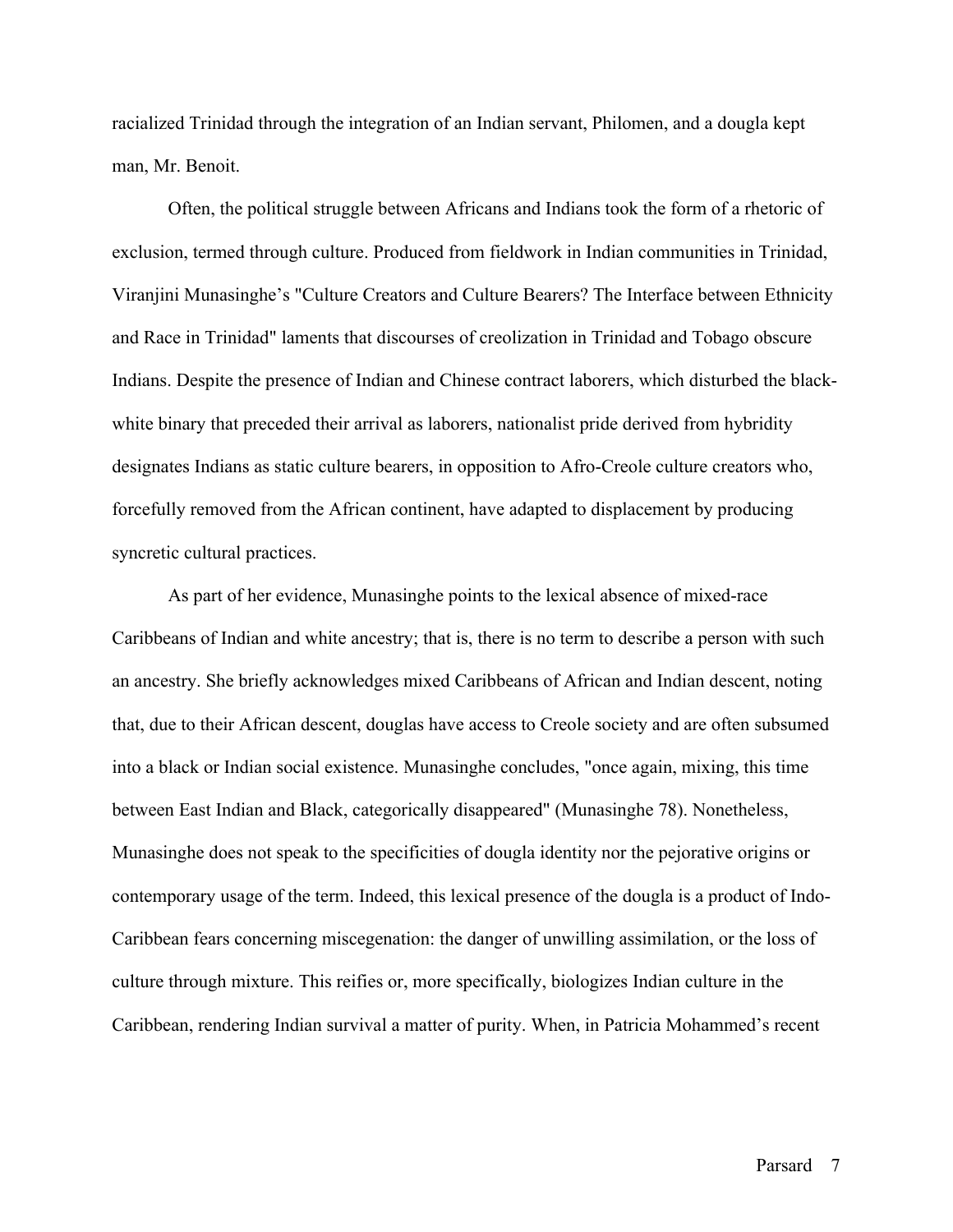film "Coolie Pink and Green," the betrothed Indian woman's grandfather narrates, "Your children will not look like us," he invokes these fears with the image of the dougla.

Likewise, contemporary scholarship on Trinidad functions similarly in the elision of dougla subjectivity. In cultural critic Shalini Puri's *The Caribbean Postcolonial*, she theorizes a "dougla poetics" as one aspect of a project to emphasize the many hybridities existing in the Caribbean and "analyzing the poetics and politics of cultural hybridity" (Puri 222). Citing hybrid cultural production such as the musical genre chutney-soca, which draws influences from both Afro-Creole soca and traditional Indian styles, Puri notes that a dougla poetics may be the key to mutual understanding between Afro- and Indo-Trinbagonians. Further, in *Diasporic (dis)locations: Indo-Caribbean Women Writers Negotiate the Kala Pani*, Brinda Mehta writes the possibilities of a dougla feminism, which demonstrates possibilities for the valorization of all Caribbean women: "[t]he limitations of dougla consciousness could be expanded through a model of hybridized feminist awareness that includes a sense of participatory ownership among ownership among all communities" (Mehta 15). For example, in a reading of Merle Hodge's *For the Life of Laetitia*, Mehta examines the gynosocial bonds between an African girl and an Indian girl, schoolmates in rural Trinidad.

While Mehta and Puri posit useful tools for locating and interpreting hybrid cultural productions as well as public, quotidian interactions between Africans and Indians, they obscure the dougla figure by deploying it for cooperative, dialogic purposes when the social realities for douglas are rooted in disavowal. In this way, the dougla is carrying out representative work for Caribbean phenomena, rather being taken up as worthy of its own inquiry.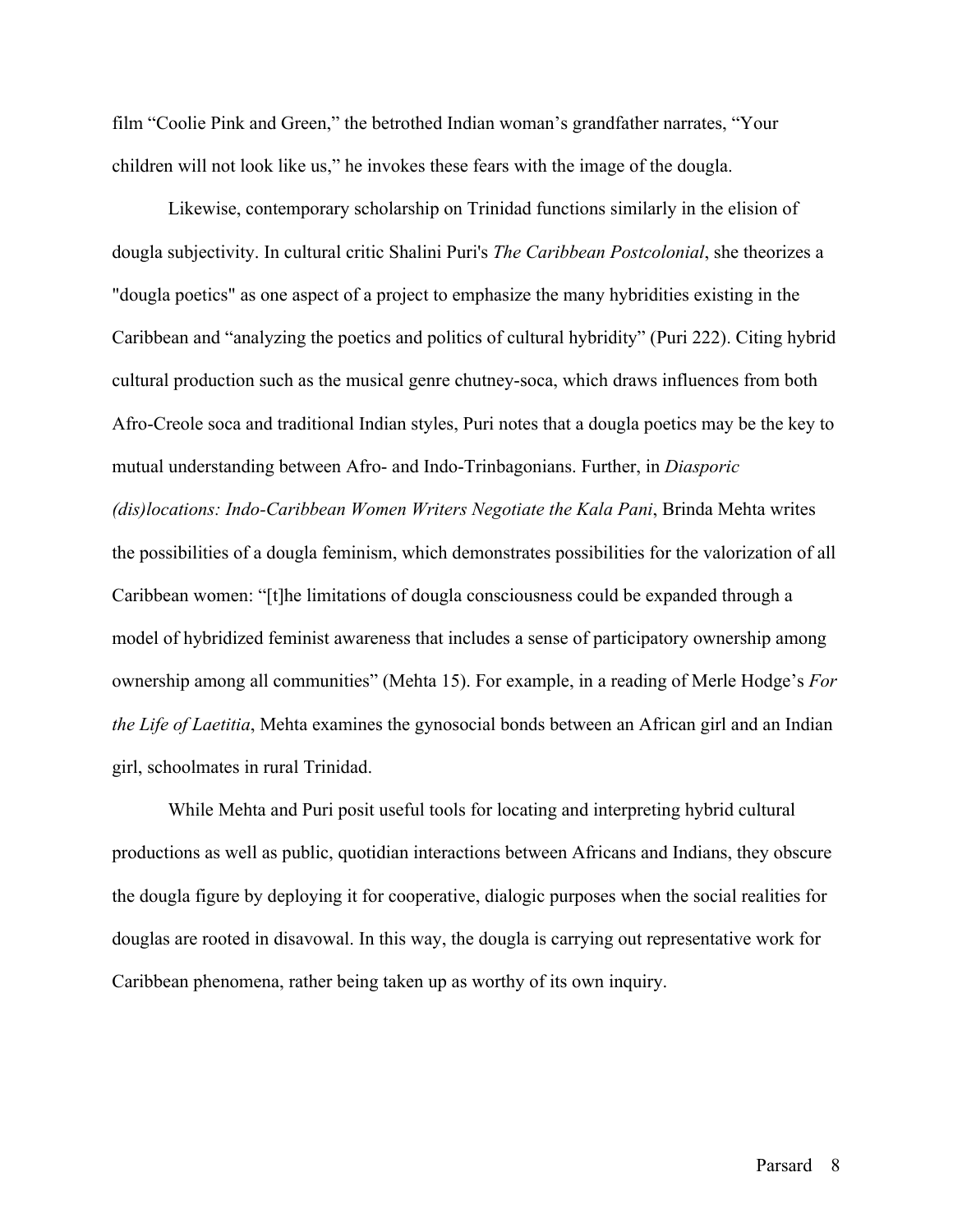#### **"And when I went to him once he told me that my blood and coolie blood don't take": Douglas and alternative creole nationalisms in CLR James'** *Minty Alley*

PB: Did you have the least inkling in the 1920s that you would become *primarily* a political figure? CLR: None, none whatever. --*C.L.R. James's Caribbean*

C.L.R. James' only novel *Minty Alley*, published in 1937, is primarily concerned with quotidian lower-class Trinidad. Widely considered a departure from James' larger body of work, which includes political writings from the moment of an emergent Trinidad and Tobago, as well as his contribution to Pan-Africanism, *Minty Alley* has been deemed emblematic of the Caribbean Modernist tradition, a movement criticized for its class-based detachment. As a selfdescribed member of the black middle class, James began his career as an independent writer, first contributing to *Trinidad*, a literary journal he co-edited with Alfred Mendes.

James would later claim membership in the famed Beacon group, as did writers C.A Thomasos and Alfred Mendes. Their attention to folk aesthetics and the quotidian was reflected in the use of the barrack yard setting in their pieces. In many of these short stories, also, dougla characters are featured prominently, which leads me to inquire: how do dougla characters fit into this (post)colonial 'everyday'? As Simon Gikandi notes, "modernism…is closely related to creolization, [and] develops as a narrative strategy and counter-discourse away from outmoded and conventional modes of representation associated with colonial domination and colonizing cultural structures" (Gikandi 5). Indeed, as discussed above, the black-white binary in the colonial-era Caribbean was interrupted by the introduction of coolie labor, creating new permutations of a pan-Caribbean identity.

Set in urban landscapes and characterized by a housing feature unique to the Caribbean, the barrack yard, James' novel explodes the distinction between public and private space as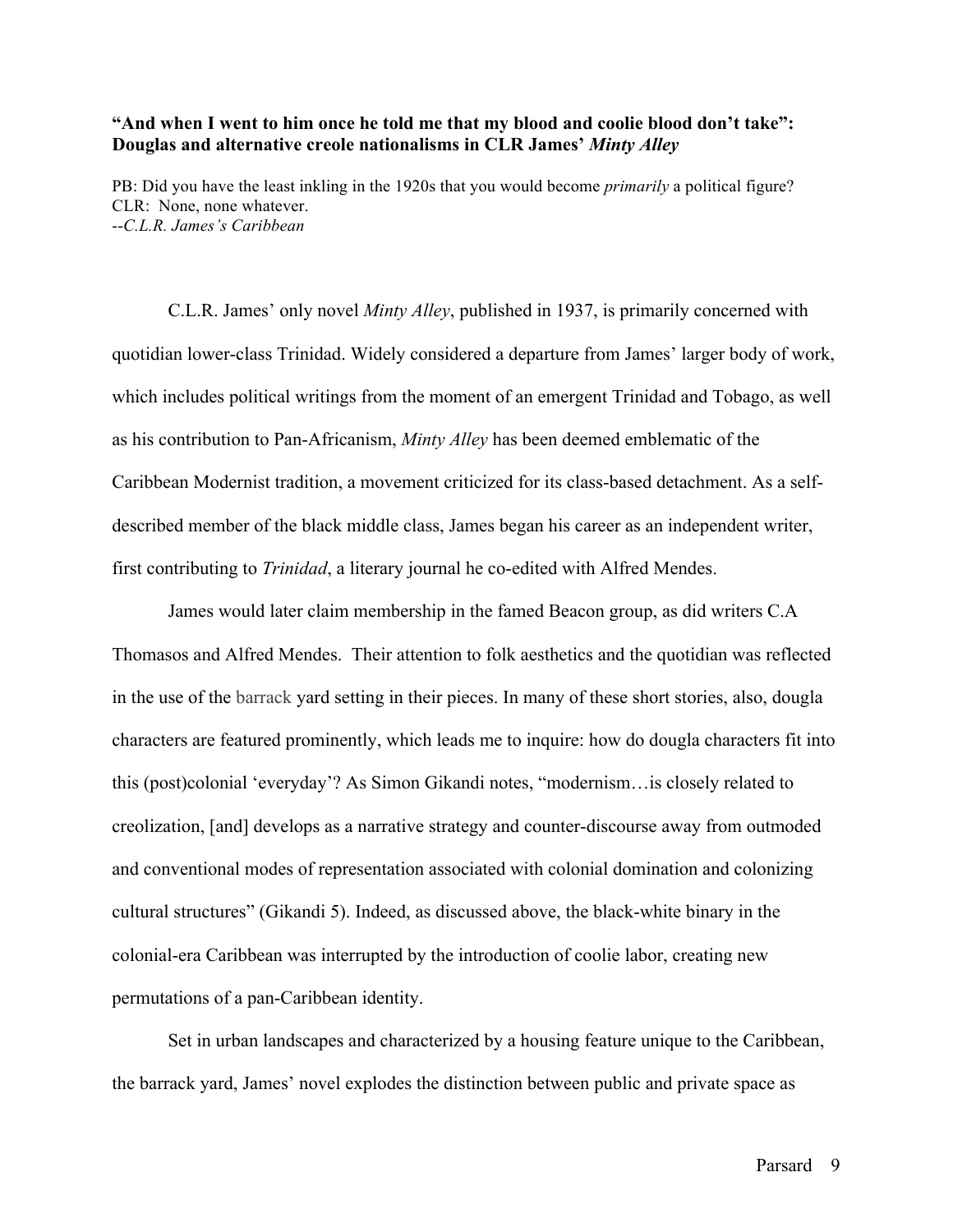dramas concerning color, class, and sex play out in the simultaneously open and highly proximate space of the lodging house at No. 2 Minty Alley. Moreover, James positions the Trinidad of *Minty Alley* as temporally ambivalent, with little reference to history other than brief references to "the Americans," who occupied the dual-island nation-state and to a past in slavery.

Sylvia Wynter illustrates the ways in which James' *Minty Alley* indicates social realities through a Marxian framework, which implicates both color and class in the conditions of black lower-class life. First, Wynter posits that hierarchy in colonial Trinidad did not function through a black-white dialectic, but rather through a gradient dependent on whiteness: "whiteness functioned–exactly as money–as the Marxian general equivalent of value" (Wynter 68). Implicit in this analysis is Lisa Lowe's aforementioned work on the "intimacies" responsible for efficient and fruitful West Indian colonial economies, which relies on East and South Asian indentured labor (which would later function as racial intermediaries) in addition to African slave labor. In this way, though Wynter fails to directly identify Asian Caribbeans in this late colonial setting, it becomes clear how color and origins dictate the indispensability of one's labor, free or forced, and later locate one in an ostensibly permanent economic class.

The relationship between color and class is not only at stake in the world of *Minty Alley*, but also in the wider attention of Trinidadian modernists, such as James, to the barrack yard aesthetic. Indeed, *Minty Alley* emerges as a metanarrative: for Mr. Haynes, like James, it is only through conscious participation in the drama set at No. 2 Minty Alley that he can fully comment on the social phenomena evidenced there. The barrack yard, as Sylvia Wynter notes, provides the necessary proximity for social definition and resistance: "in the Jamesian ensemble, the theoretics is the politics. The politics…is shaped by the struggle of groups and individuals to maintain or redefine the terms of their relations to bourgeois domination" (Wynter 73).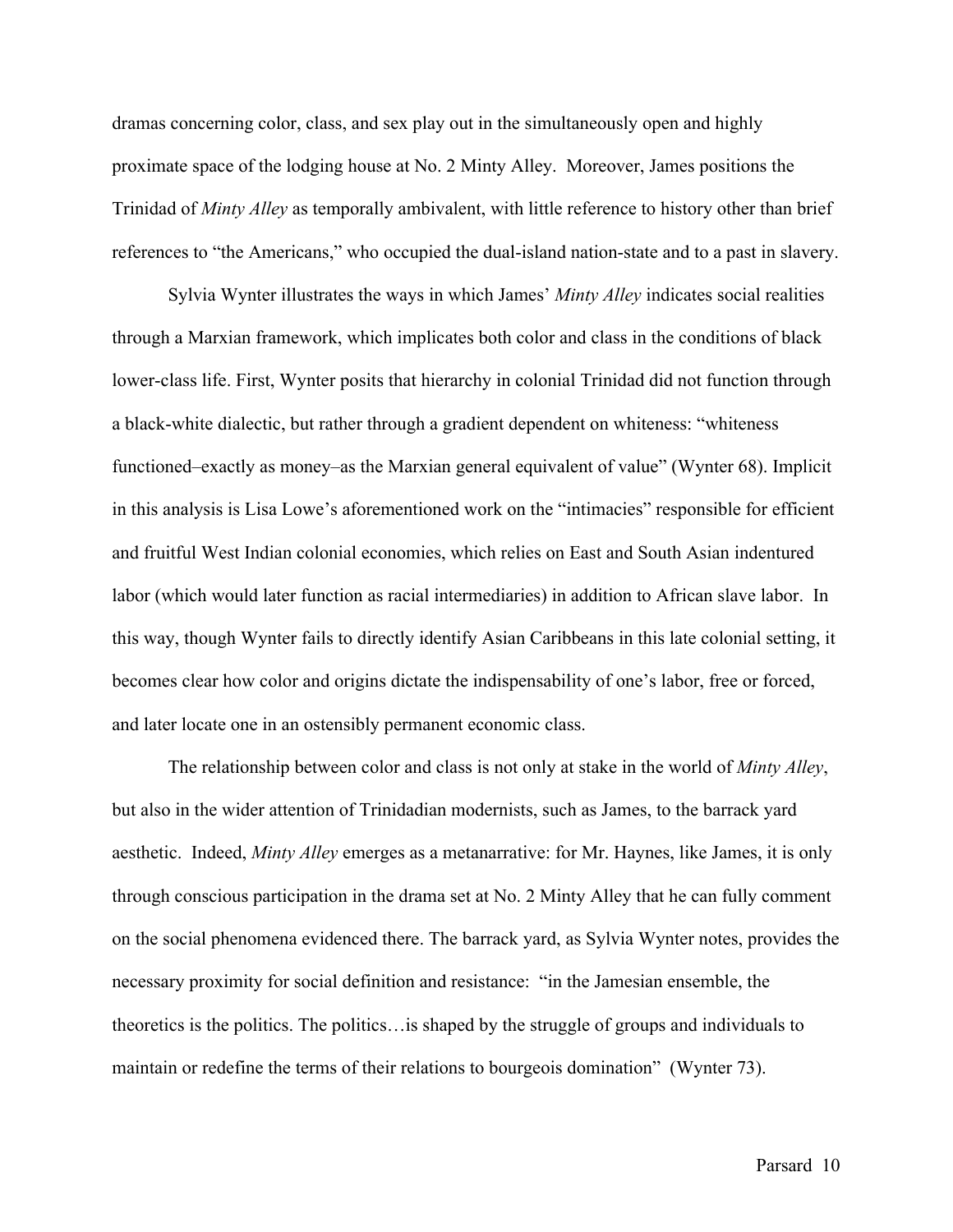Moreover, James' literature provides a lens through which we can consider his politics: James' interest in the masses and social relations, through both his early advocacy of creole nationalism and his midcentury turn to Pan-Africanism, is reified in the literary case study (so to speak) of No. 2 Minty Alley: "The setting of the drama that they enact is both the global network of accumulation in which they are inserted and the interplay of color, class, and culture values in the context in which they act out their parts" (Wynter 76). Indeed, though the yard is only two streets away from the site of his black middle-class upbringing–"one on which his glance must often have rested"–Mr. Haynes had never truly noticed the building (James 24). Further, Mr. Haynes' future lodging house occupies an *alley* as opposed to George Street; this designation formalizes the invisibility of the boarding house.

The yard would serve as a foil for Mr. Haynes' mother's migratory ambitions for him: her sudden death precluded his professional training abroad. As a parallel imperative to the desire for return in the colonial Indo Caribbean experience, "going to England or America" signaled "independence"; it was a liberatory act (James 22). Considering the ways in which Mr. Benoit's "treachery" enables Mrs. Rouse's emotional and financial dependence on Mr. Haynes, we must interrogate the nature of Mr. Haynes' residence there. This upwardly mobile Creole appears to be thwarted by settling in a decidedly interracial space: the influence of Mr. Benoit's sexuality implicates the boarding house as a modernist site of douglarization.

Finally, as Wynter notes, color and class ultimately converge in a "morality of mores," which is where I believe James' Dougla character, Mr. Benoit, enters. Throughout much of the novel, Mr. Benoit's racial identity is navigated through phenotype. Indeed, his apparent race is qualified by subtle physical traits: he is "black…with curly hair" and, later, his "very dark skin and curly hair showed traces of Indian blood" (James 29–30). Other than these descriptions,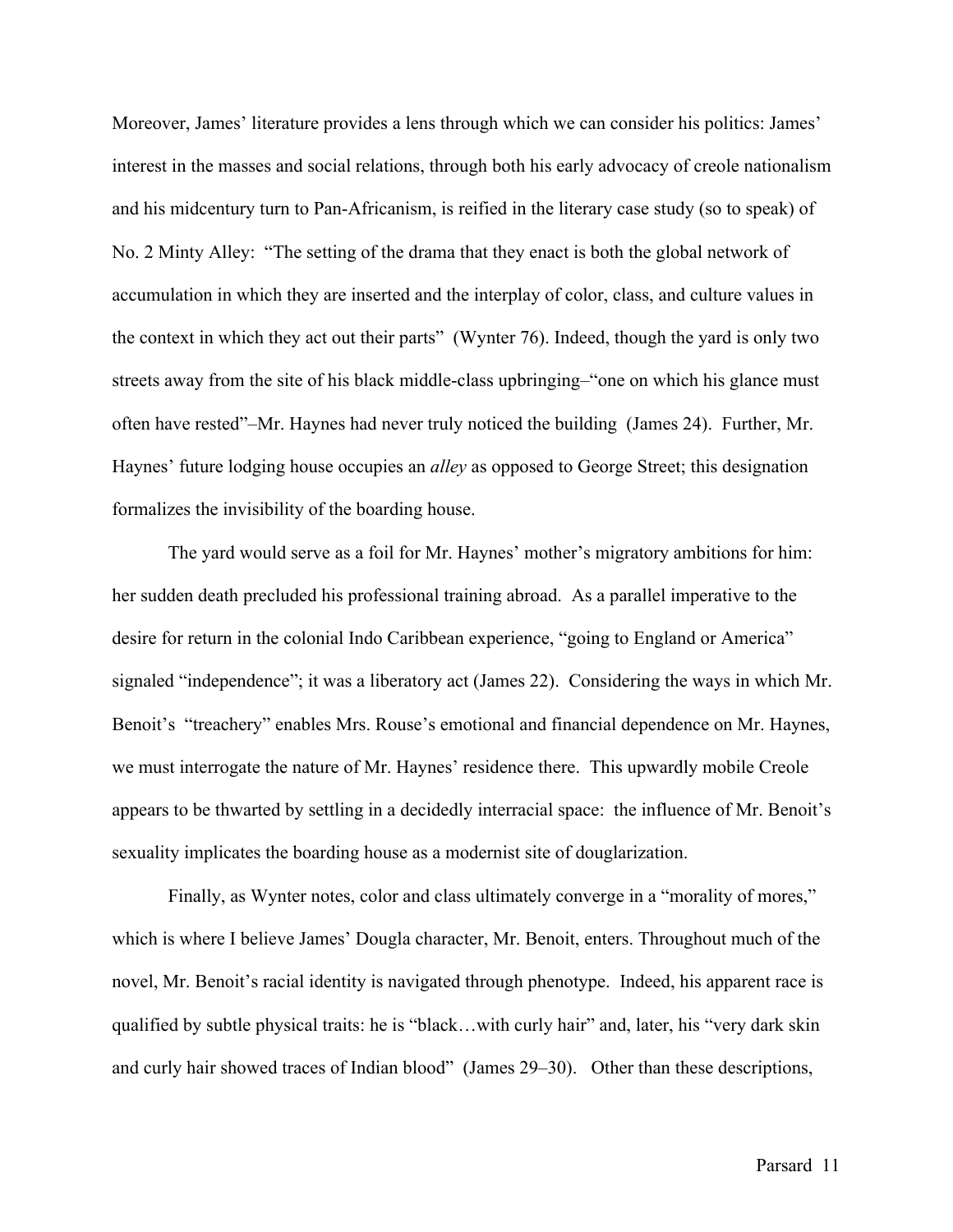James comments little on Mr. Benoit's parentage, while Mr. Haynes meditates at length on the stock, so to speak, of others in the yard. In fact, Mr. Haynes enacts an anthropological assessment of Mrs. Rouse's appearance: "her face was a smooth light brown with a fine aquiline nose and well cut firm lips. The strain of white ancestry responsible for the nose was not recent, for her hair was coarse and essentially Negroid" (James 26). This assessment is archived as he is "startled" upon meeting a very fair skinned boy in the yard: "brownish though Mrs. Rouse might be it was inconceivable that she should be a party to any form of miscegenation which would produce offspring with hair so straight and complexion so fair" (James 29). Such a lengthy narrative betrays popular discourse on mixing between European colonials and Afro Trinidadians. This is a familiar scale, one that accommodates both near white and brown alike. The brief narrative note, however, of Mr. Benoit's phenotype reflects the clandestine nature of Afro Indo intimacies, as well as a discursive unfamiliarity with such mixing.

What is not subtle, however, in Mr. Benoit's characterization is his sexual appetite. In an initial conversation with Mr. Haynes, Mr. Benoit rejects the practice of reading, instead offering Mr. Haynes a handful of nuts: "nuts is good things for men to eat" (James 30). This gendered dietary advice suggests a preoccupation with virility and strength. Mr. Benoit continues his talk of food as he spots Ella, Mr. Haynes' lifelong domestic, approaching the house from the street. Here, his hunger is both physical and sexual, indicating a desire to consume women: "you have a nice, fat cook, man… guard your property. I am a man girls like, you know. If she fall in my garden I wouldn't have to lock the gate to keep her in" (James 31). In addition, his supplication that Mr. Haynes "guard [his] property" indicates both labor and commodities. So, while Mr. Benoit is not identified on the scale of color-based value that Wynter discusses, he feigns participation through the possession of women.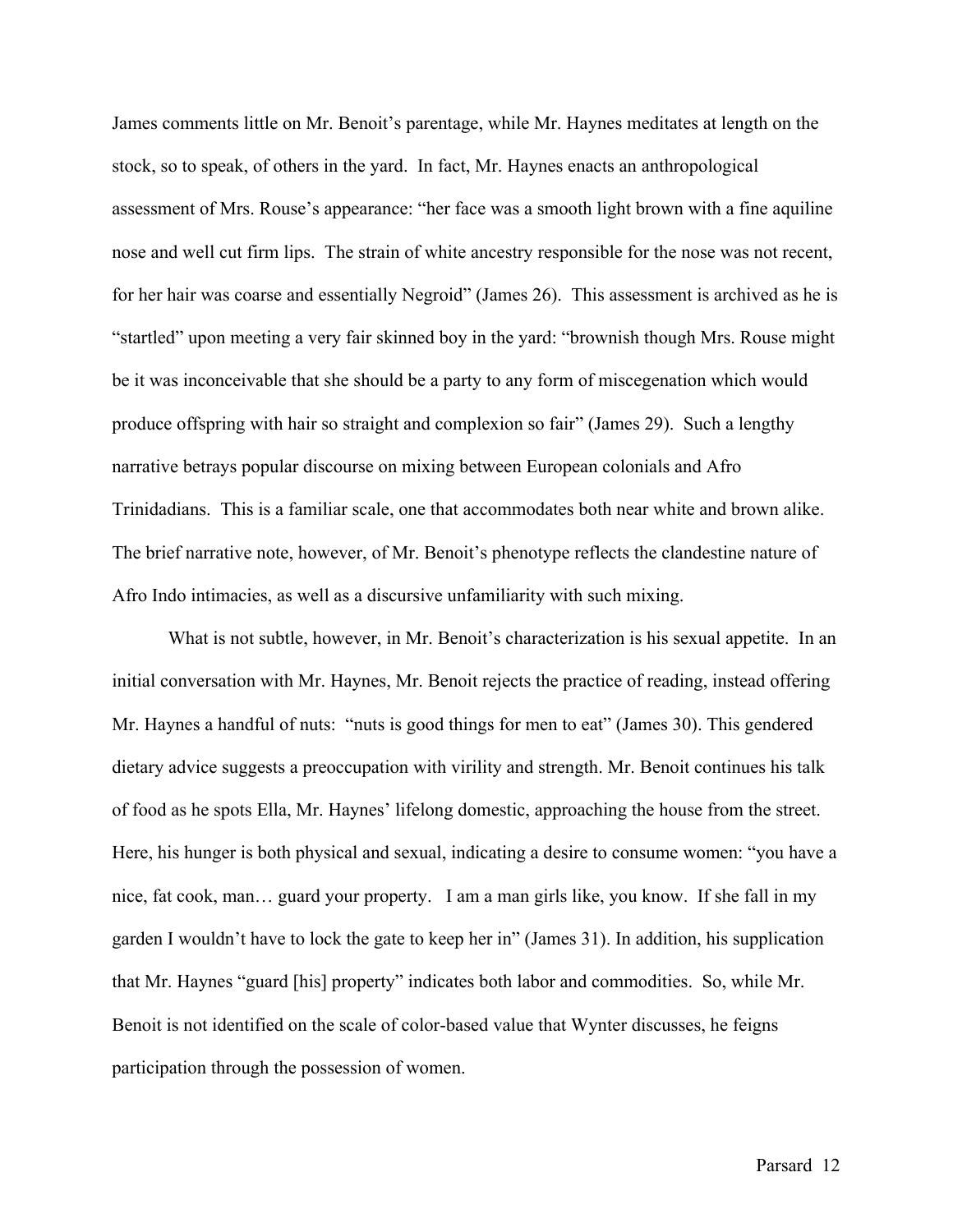Mr. Benoit is thus marked with an uncontrollable sexuality, which appears derivative of his mixed-race identity. The illicit nature of Afro Indo intimacies engenders the likewise passion-driven dougla. Here, I invoke M. Jacqui Alexander who, in "Not Just (Any) Body Can Be a Citizen," conducts an inquiry of citizenship through the body—in particular, the body deemed sexually deviant. Political boundaries, in particular, are circumscribed on the basis of sexual practice and identity: indeed, she claims that the state enacts "racialized legislative gestures that have naturalized heterosexuality by criminalizing lesbian and other forms of nonprocreative sex" (Alexander 5). In Trinidad and Tobago, where douglas fall decidedly outside of the colonial black-white dialectic and the elite class of 'brown' peoples that were produced, they comprise a similar demographic in their illicit existence.

Just as Alexander posits that, amidst uncertain sovereignty in the postcolonial moment, Caribbean nation-states use "criminalization…as a technology of control," the sexual intimacy of formerly enslaved Africans and formerly indentured South Asians in late colonial Trinidad and Tobago emerges as non-procreative, so to speak. Mr. Haynes is assured that independence is located elsewhere, outside the Caribbean, and his emotional entanglement in the goings-on of No. 2 Minty Alley signals a larger fear of the dougla as a uniquely Caribbean figure. The dougla is a specter of earlier moments of forced and nearly free labor and counters what Alexander identifies "powerful signifiers about appropriate sexuality, about the kind of sexuality that presumably imperils the nation and about the kind of sexuality that promotes citizenship" (Alexander 6). In response, the nation assumes a sexual identity as a body politic.

Here, Trinidad and Tobago has a contradictory sexuality written onto itself: even as popular discourse celebrates its hybridity, the subjects formed in-between the two pluralities are obscured. Racialized bodies were sexualized as justification for colonial and civilizing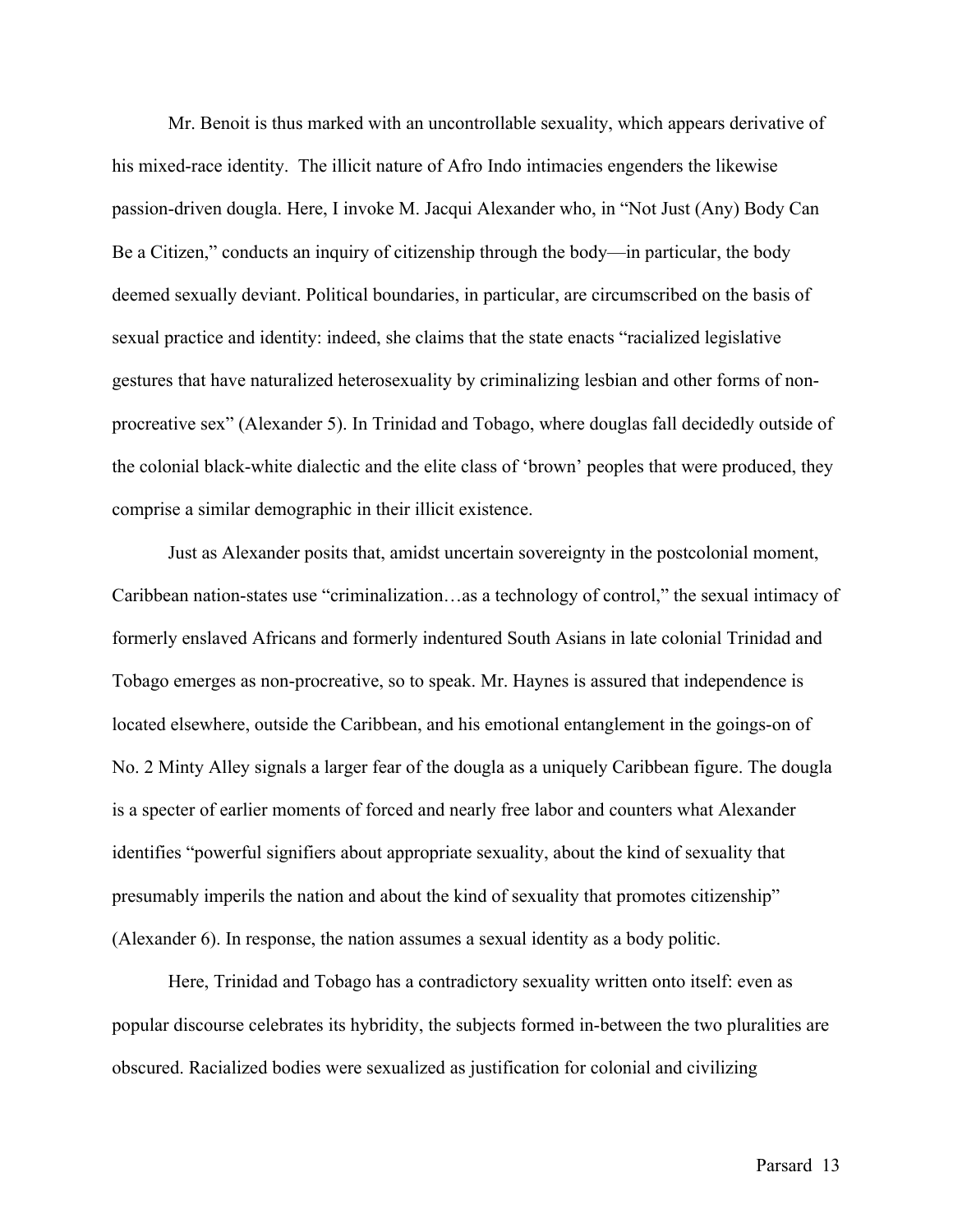imperatives, among them labor. Fear marked the sexualized bodies of both Indian women and black men, though the former invited fear through exotic unfamiliarity, rather than the assumed predatory impulses of black men. Conversely, Indian men and black women were both marked as "unrestrained" (Alexander 12). For this reason, pairings between Indians and blacks in the Caribbean would potentially amplify these undesirable sexual proclivities.

Mr. Haynes becomes privy to Mr. Benoit's seduction of women at No. 2 Minty Alley through the proximity of the yard. Assuming invisibility behind "wide crack[s] of light between two of the boards" in his room, Mr. Haynes acts out the social (and, necessarily, hierarchal) distance between acceptable black middle-class bodies and inescapably deviant dougla bodies. It is, therefore, only through well-timed glimpses that Haynes may witness such alien behaviors. Below, Mr. Benoit is propositioning Wilhelmina, a servant who assists with the work of Mrs. Rouse's bakery for sex. The invocation of temperature reinforces Mr. Benoit's deviant sexuality:

> 'Come here,' said Benoit. 'Wait till I wash my face. This cold morning you so hot!' 'Me. I am always hot,' said Benoit (James 37).

Here, Benoit speaks to an inherent lust, as he is unable to even wait for the woman to cross the kitchen. This lust takes myriad forms, both through impatience for sex acts and desire for multiple women, often whichever woman is available and present. Moreover, Benoit initiates physical contact in an aggressive manner: "He held her and placed her against the kitchen door. Then he leant himself against her. 'This is what I want,' he kissed her savagely. 'And this,' he kissed her again. 'And this, too, and this'" (James 37). The use of the descriptor "savagely" indicates the uncivilized desires ascribed on colonial laboring bodies and, especially, on mixedrace bodies. In addition, the repetition of "this" as Benoit indicates his desire for Wilhelmina is performative: his desire *alone* dictates the acts.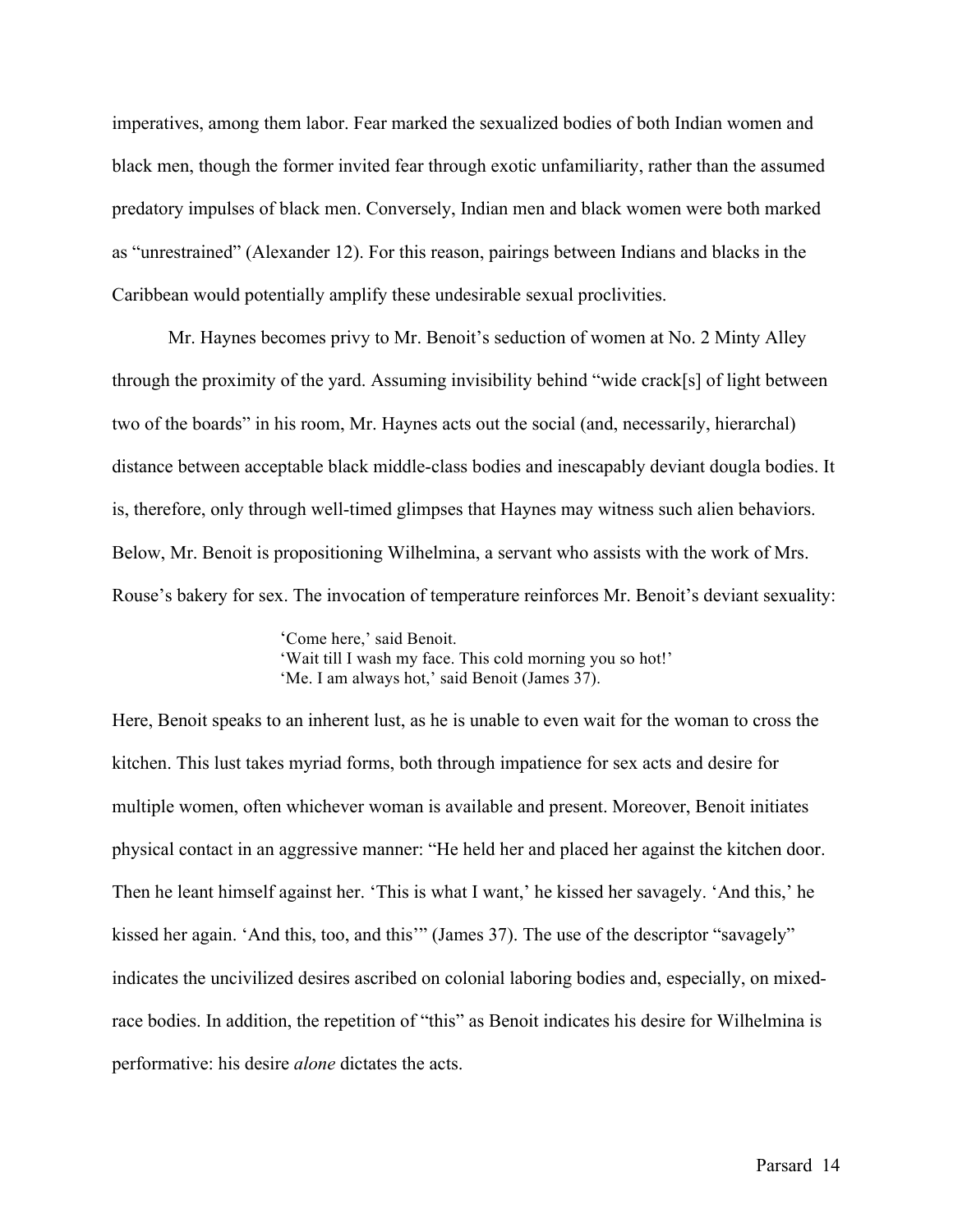Benoit's sexuality is also marked as irrational, emerging through his desire to control the affections of the nurse: "Once, Haynes caught Benoit looking rather savagely at the nurse indulging in one of these rhapsodies over her son" (James 41). Here, Benoit's supposed savagery is enacted through masculine competition with her son, Sonny.

Later, Haynes is surprised as he spots Benoit holding the nurse, the near-white woman identified as the mother of the fair-skinned boy earlier in the narrative, recently returned from work. Their "unmoving" embrace is followed suddenly by furtive intimacies inside the house. The nurse emerges as another example of mixed-race deviance: "The nurse came out with a hairpin in her mouth and shaking her long fair hair which had fallen loose" (James 38). The nurse's ambiguous phenotype, specifically her hair, is linked to her sexuality and subsequent betrayal of Mrs. Rouse.

Next, Benoit initiates homosocial bonds with Haynes through intimate conversations in his lodging room. Discussing the open nature of his affair with the nurse, Benoit resists any idea of consequences for his unabashed relationship while residing at No. 2 Minty Alley. He seems to take refuge in an unspecified allure, drawing on his earlier comment that "I am a man girls like." In addition, the exchange echoes Haynes' observation and interpretation of Benoit's phenotype: subtle cues, such as very dark skin and curly hair, serve as qualifiers to his blackness. Here, dougla identity carries a subtext of sexual appeal and sensuality and, above all, irresistibility:

> "'Let her vex if she want. She have her husband. I ain't a married man. If she bother me I leave her to-morrow…But that is all right. She love me too much. I can always bring her round.' He smiled for the first time, a confident almost contemptuous smile. 'You work it by your science?' said Haynes. 'No science, but when you see me loving a woman she never want to give me up, man, she rather die first.'" (James 64-65)

The use of the term "science" refers to Benoit's belief in metaphysics, the human ability to control one's surroundings. While Benoit eschews his "science" as a way of attracting women,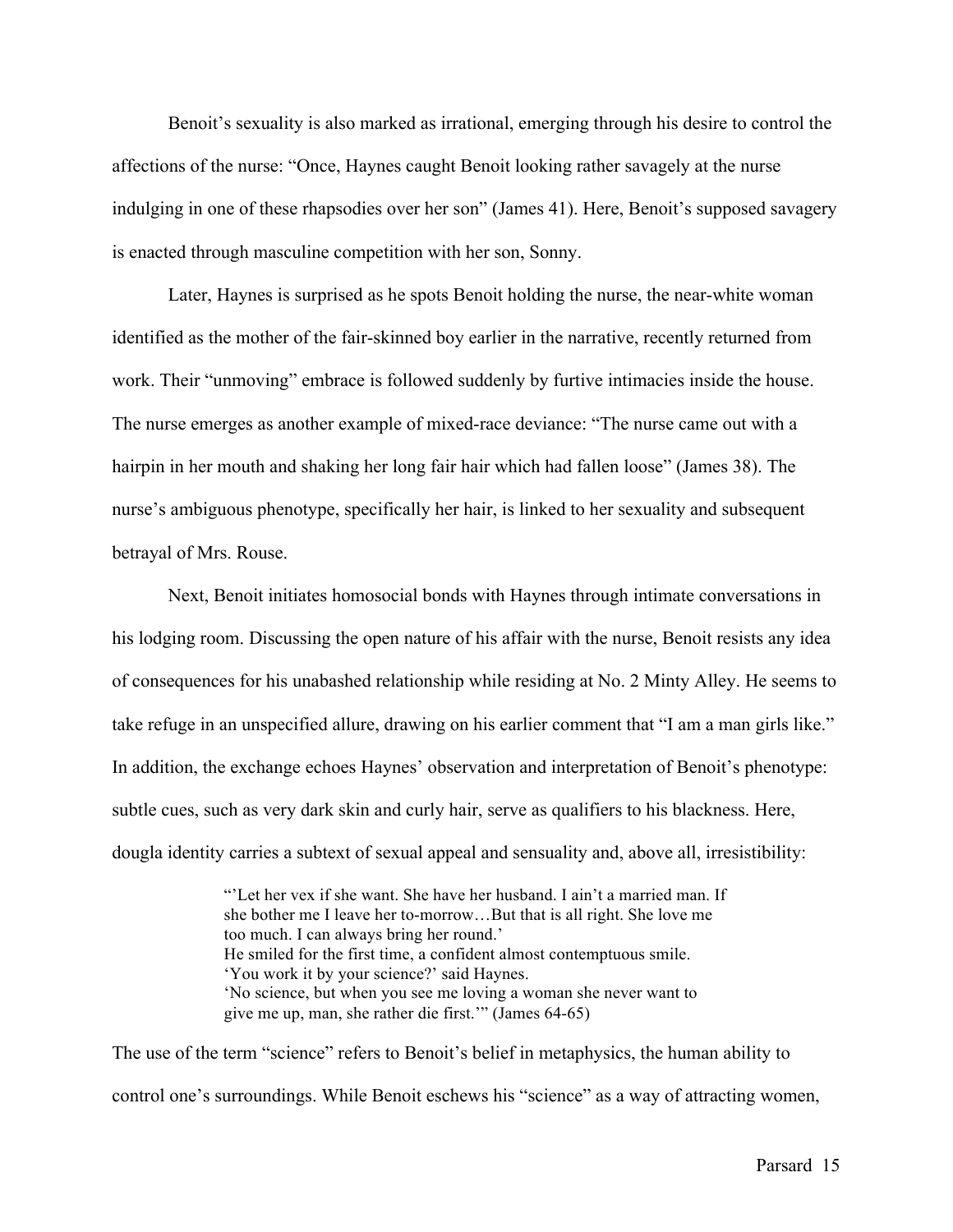his confidence betrays another means of manipulation. In this way, Mrs. Rouse's love takes on a material quality, binding her to Benoit against her reason.

Similarly, Haynes is attracted to the melodrama of No. 2 Minty Alley, exhibiting an almost romantic preoccupation with, and investment in, the lives of the boarding-house residents. Shortly after Mrs. Rouse discovers the affair between the nurse and Benoit, Haynes is quickly named a mediator due to his status as one of Benoit's confidants. Ella, his childhood servant, encourages him to find lodging elsewhere, as he is "mixin' up with these people too much" (James 77). "Mixin'" evokes miscegenation, a suggestion that is inextricable from the obvious class difference between Haynes and the residents of the cramped boarding house at Minty Alley.

While Haynes will not initiate a romantic or physical relationship with a woman of another race, he has entered into a space where interactions across gender and race are distinctly familiar. In this way, however subtly, Haynes has breached social codes. As Haynes meditates on the precarity of his finances and career for the first time in many days or weeks, he dichotomizes his childhood and independent life: "If anything did happen there would be a terrific scandal. And he might lose his job. If he did he could no longer pay the instalments on the mortgage, and his mother's house would go. Rarely did he think of the old life now. The present life was too intense" (James 77). The concerns of black middle class life in Trinidad are foreign to Haynes now, even as he lodges just two blocks away. He regards his "present life" with the simultaneous shame and curiosity of one reading a titillating novel or hearing a rumor. Previously insulated by the walls of his mother's home, Haynes is now surrounded by deviance in the form of cohabitation, sexual aggression, and infidelity. Moreover, where his mother had delineated an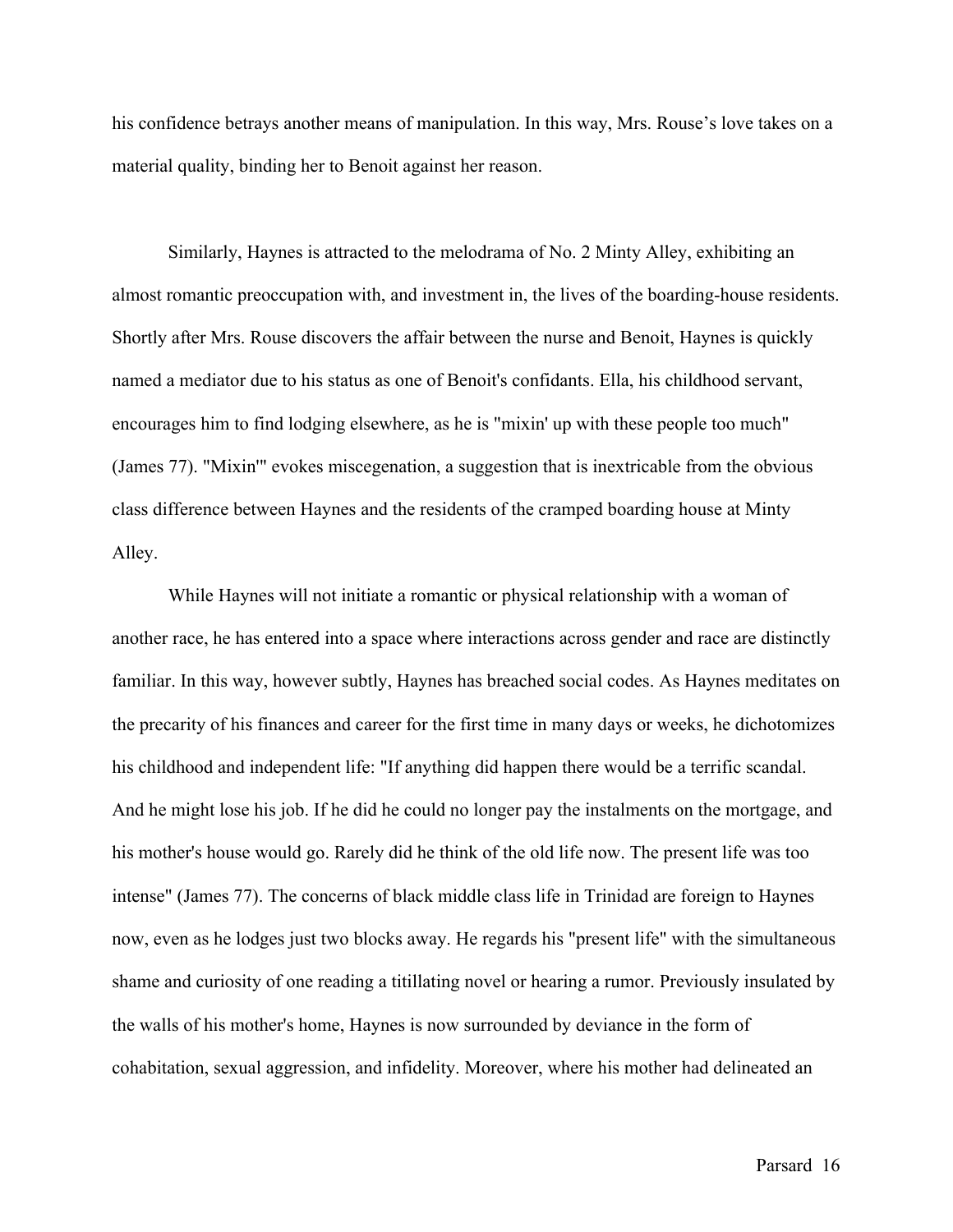acceptable social trajectory for him—"In the West Indies, to get a profession meant going to England or America, and his mother had decided to send him to England"—Haynes was now bound by local obligations. What social and political aspirations lay beyond the barrack-yard and the colony? While tertiary institutions are mentioned specifically here, the colonial setting is a subtext for the goings-on at No. 2 Minty Alley. The dougla serves as a living reminder of not only pathology or exclusion, but also the legacies of slavery and indenture—which, at the moment of anti-colonial strivings, inspires anxiety.

In his 1932 *The Case for West Indian Self-Government*, C.L.R. James points out the relative civility of West Indian blacks in the British colonial world: "Cut off from all contact with Africa for a century and a quarter, they present today the extraordinary spectacle of a people who, in language and social customs, religion, education and outlook are essentially Western" (James 49). This Afro-Caribbean exceptionalism initiates the titular discussion, "A Case for West Indian Self-Government," and is buttressed with examples of administrative excellence. Next, James highlights the intersections between social class and color, a legacy from slavery and the early colonial period. Delineating color-based distinctions between black West Indians, James notes that a minority of that population is of European and African descent and, consequently, enjoys relative privilege. Identifying another significant portion of the West Indian population, James speaks to the administrative and social power of white creoles, to the exclusion of discussions of Indians.

Extending his argument, F.S.J. Ledgister positions James' politics in the creole nationalist tradition and critiques his treatment of the East Indian population as seamlessly creolized and cosmopolitan. Therefore, in an examination of emergent West Indian nation-states, James appears to ignore that in Trinidad and Tobago and Guyana, "the ethnic division between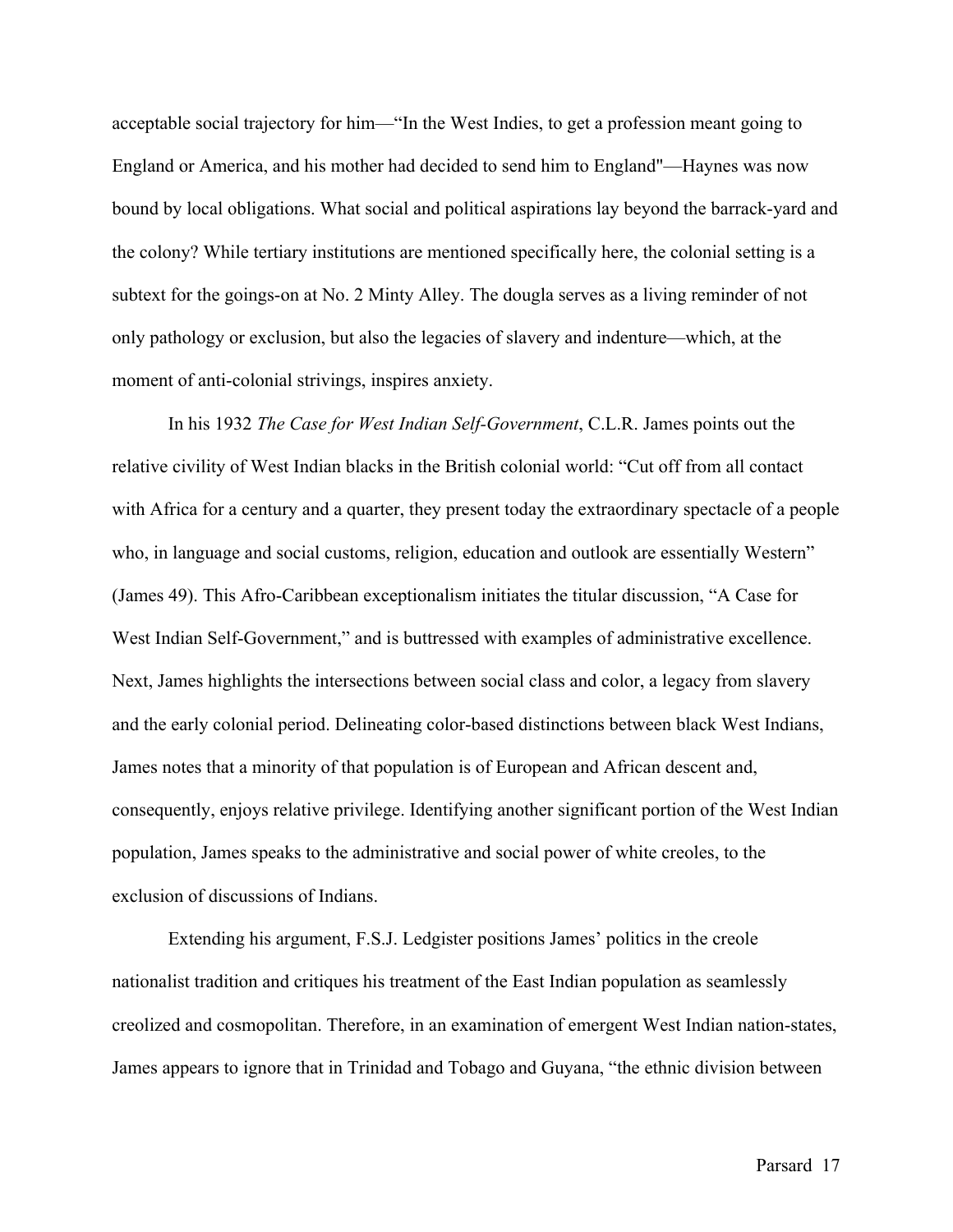Creoles and East Indians...indicates that neither group gets on admirably with the other" (Ledgister 11). But, in James' attention to the masses in *Minty Alley*, the barrack-yard setting is marked by tensions between Africans and Indians and especially suffers under the pathology of Benoit, who claims both ancestries.

And, what might this betray about the place of douglas in a West Indian political imagination focused on self-government? This dilemma places the site of the barrack yard in stark opposition to sites and processes of mobility. Echoing Reddock's claim that the dougla signaled rootedness, Benoit and his pathology not only indicates the boundaries of the local, but also functions as a foil for anti-colonial Trinidadian social and political aspirations.

#### **Political Bifurcation for Douglas: "Split Me in Two" and "Curry Powder"**

*Coolie Pink and Green* provides a current image of postcolonial Trinidad through the conflicting imperatives of cultural retention and syncretism. The implicit, albeit palpable, presence of douglas is enabled through the derision of Indian female independence, linking a socalled—sexually and socially—deviant Indian womanhood with the present, hybrid moment.

In *The Caribbean Postcolonial*, social theorist Shalini Puri is concerned with contemporary issues in the region, particularly through a hybridities framework. Indeed, eschewing limiting modes of hybridity, Puri argues "the umbrella term 'hybridity' enacts a dehistoricizing conflation" (Puri 3). She, therefore, attends to the specificities and multiplicities reified through such terms as "mestizaje, creolization, douglarization, jibarismo, and the like" (Puri 3). Dougla poetics, specifically, emerges as a heuristic for understanding possibilities for social equality not only in postcolonial Trinidad and Tobago, but throughout the Caribbean.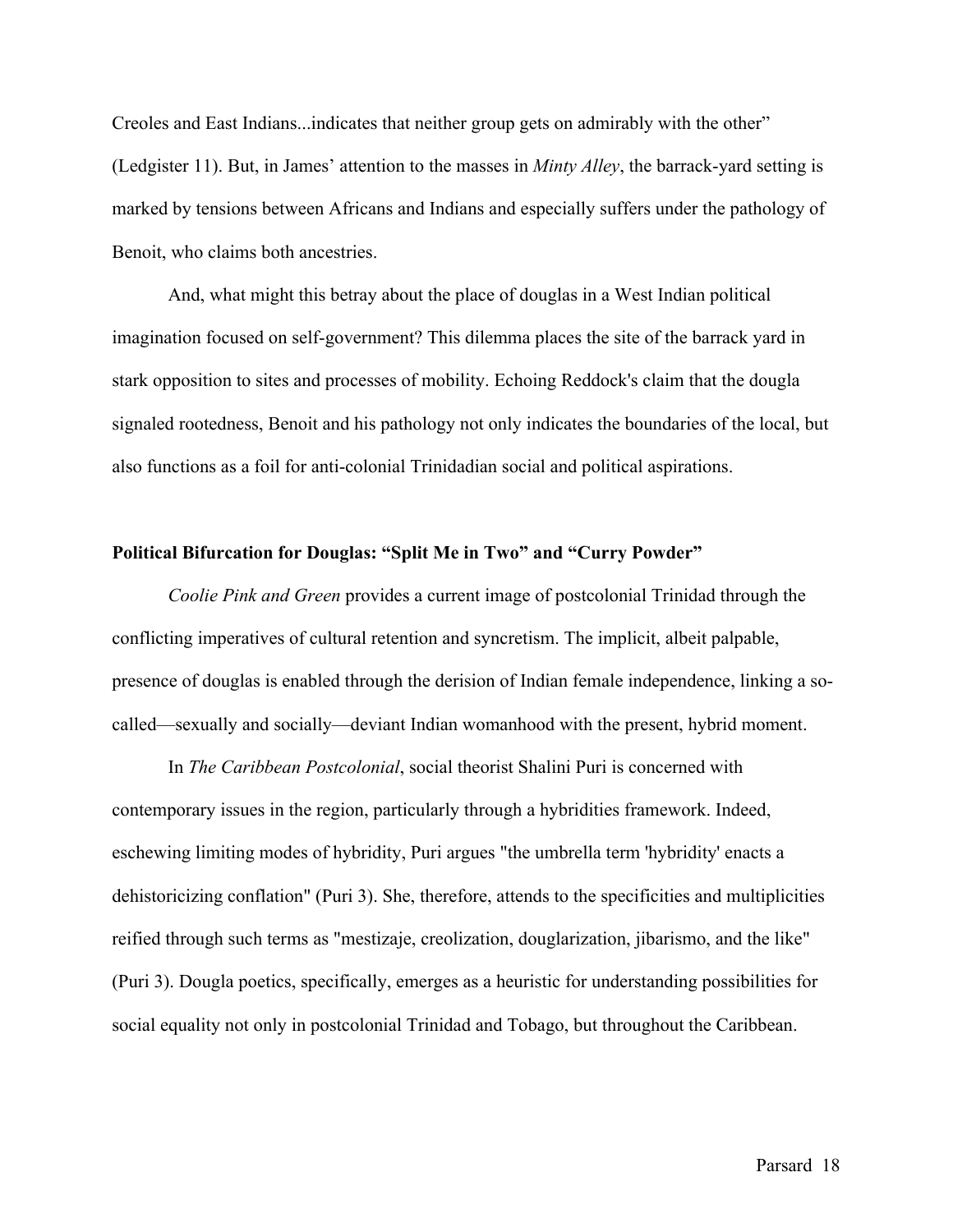Pointing to hybrid Trinidadian cultural production such as the musical genre chutney-soca, Puri is encouraged by the opportunities to discuss racialized and gendered bodies.

A reading of calypsonian The Mighty Dougla's iconic 1961 song "Split Me in Two" betrays the bifurcation of douglas, "the displacement of the dougla from dominant discourses of race" (Puri 191). In this way, douglas experience two iterations of displacement: the diasporic processes ending in the convergence and proximity of various peoples, as well as the spiritual, social, and political splitting of the figure.

Initially, Mighty Dougla poses a dilemma: "Just suppose they pass a law,/They don't want people living here anymore/Everybody got to find their country/According to your race originally." Two compelling concepts are raised in this hypothetical: "law" and "country." In this way, belonging is figured (and legislated) through the nation-state. Should people cease to occupy this hybrid, ostensibly modern region, they must (and, according to Mighty Dougla, seamlessly) reintegrate themselves into their regions of origin. This does not account for the possibilities of cultural discontinuity that "Indians" and "Negroes" may experience upon return, instead locating belonging in purity and phenotype. Mighty Dougla also romanticizes a singular past ("Guanaguanare: the laughing gull").

The verses detail three "real" circumstances in which his in-betweenness (particularly, an ambiguous phenotype) prevents unity in Trinidad and Tobago. First, using regionally specific terminology, Mighty Dougla recalls an early memory: "From the time I small I in confusion/I couldn't play with no other lil children." Identified simultaneously as "coolie" and "Noweyrian," Mighty Dougla is excluded from the two play groups. Next, Mighty Dougla laments the violence that awaits him as he walks "peacefully" on a local street, Jogie Road: "But as I enter in Odit Trace/Ah Indian man cuff me straight in mih face/I run by the Negroes to get rescue/"Look ah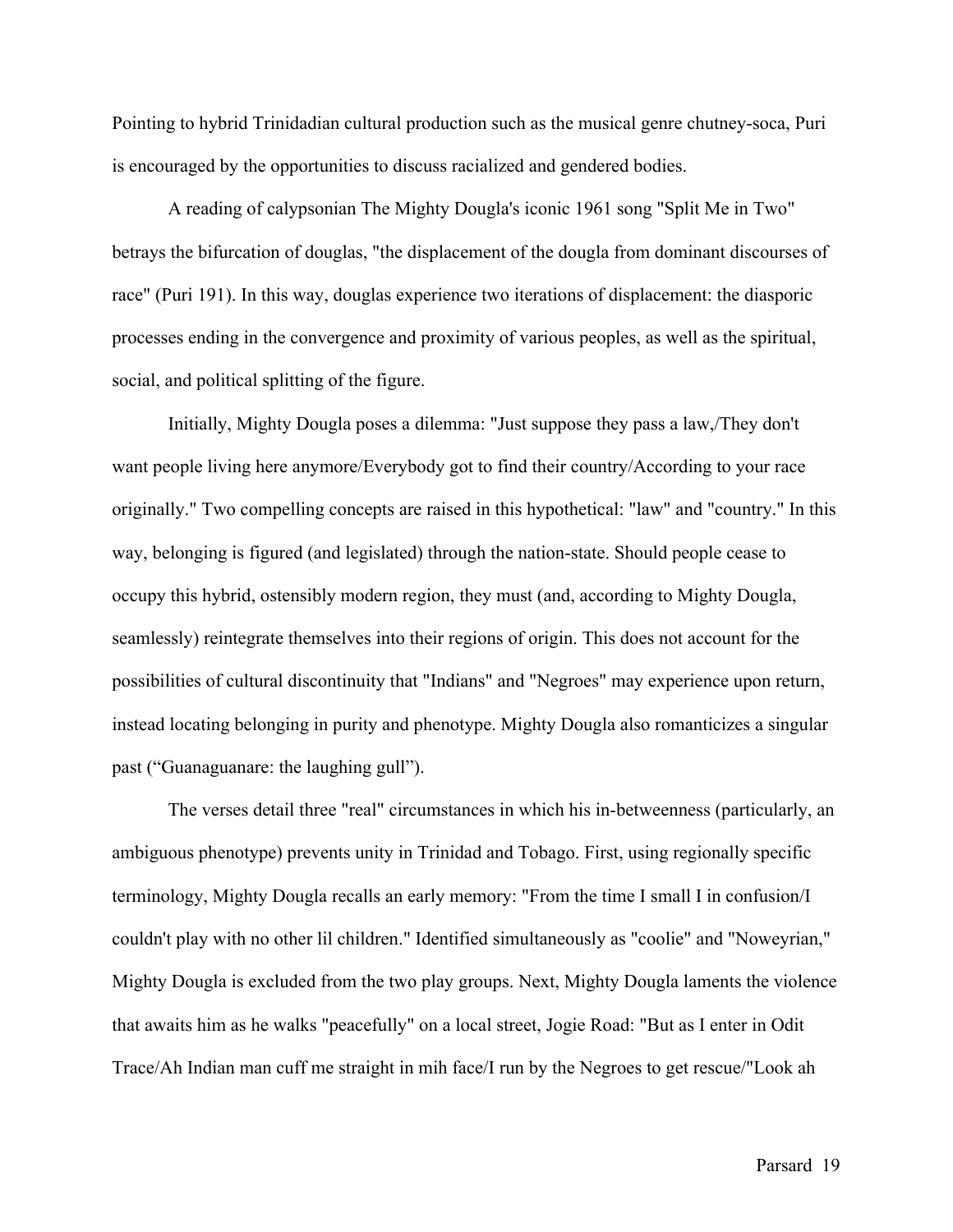coolie!" and them start beating me too." Mighty Dougla notes that douglas, as members of both Trinibagonian pluralities, do not have access to national space. Lastly, he notes that amidst "some fellas having a race discussion," his bifurcation excludes him from popular racial discourse. These public exclusions distract from the private intimacies that produce him ("Guanaguanare: the laughing gull").

"Split Me in Two," then, emerges as a theoretical framework through which we can navigate Christian Campbell's poems "Curry Powder," which spotlights the dougla, and struggles of familial and political positioning, at the moment of the election of Trinidad and Tobago's first Indian prime minister. Indeed, the title evokes a popular spice, introduced to the Caribbean by indentured Indians and adopted across ethnic groups, and casts dougla identity as blackness bearing remnants of Indianness. In this way, it highlights (however subtly) obscured "intimacies" between blacks and Indians.

Here, national belonging is invoked to contextualize local iterations of difference in the Caribbean. Indeed, as the poem opens, the speaker speaks of a pronouncement from his "Trini cousins"—an Indian man has assumed the position of Prime Minister. This signals a shift in the discursive associations of Indo-Caribbeans with crude, physical labor and, contrary to Munasinghe's claim that Indians and Indian cultural and political influences are excised from Caribbean, and specifically, Trinibagonian life, ties up India in the national discourse of Trinidad and Tobago.

Indeed, anthropologist Viranjini Munasinghe's "Culture Creators and Culture Bearers" attends to *contemporary* manifestations of the "sexual, laboring, and intellectual" contacts — Lisa Lowe's third definition of intimacies — among descendants of enslaved Africans, indentured East and South Asian laborers, and Europeans in Trinidad, illustrated through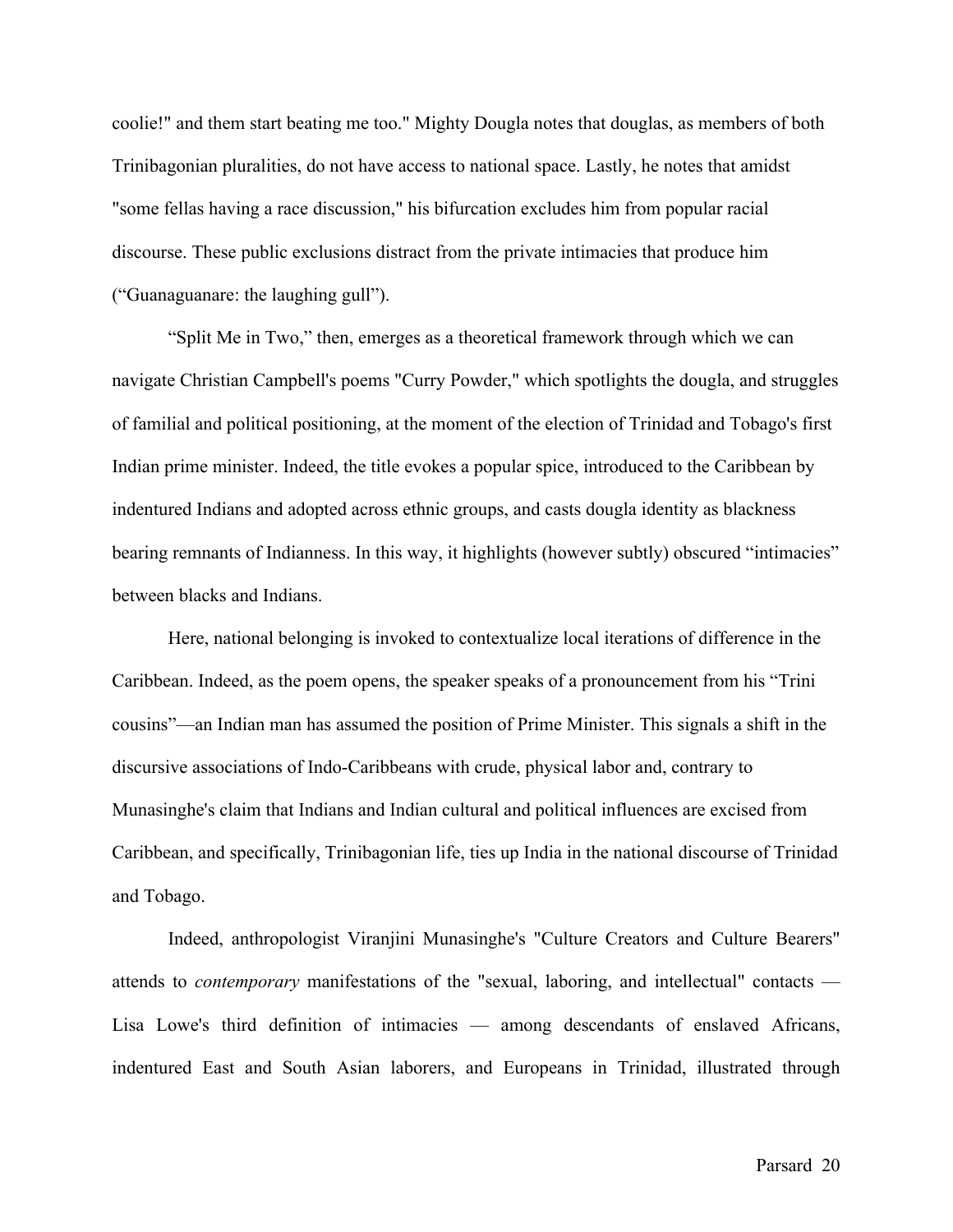legislative and discursive gaps, tensions, and absences. Specifically, douglarization, a process, meanwhile, speaks to large-scale hybridity—its cultural convergences and sociopolitical frictions—in specific national contexts. "Douglarization" is a term for hybridity that encompasses both political and biological discourses in hybrid West Indian societies—the tensions and silences that result from a fear of Indo-Caribbean assimilation through a collective miscegenation (Puri 192). Munasinghe addresses the struggle between assimilation and cultural preservation for Indo-Trinidadians post-independence, in the face of what she regards as a creole hegemony. Munasinghe argues that this particular national discourse of hybridity creolization—dichotomizes the positions of Afro- and Indo-Trinidadians, resulting in the "culturally naked African," who can participate in creolization, and the "culturally saturated Indian," excluded from creolization.

In particular, Munasinghe maintains that national racial discourses and discourses of miscegenation/mixing are responsible for the exclusion of Indo-Trinidadians from the collective national identity. First, Trinidadian purity or "Trinidadianness" is defined, paradoxically, through hybridity. Also, discourses of miscegenation or mixing in Trinidad render Indo-Trinidadians "unmixable." Munasinghe cites the lexical absence of Euro-Indo mixtures as evidence—though she dismisses "douglas" on the basis that the black ancestry bears non-culture and gives access to "Trinidadianness." Douglas, further, she argues are "subsequently absorbed into the Black or East Indian category...[so] mixing, this time between East Indian and Black, categorically disappeared." Ultimately, East Indians are cast as unable to participate in Caribbean creolization, since—due to their cultural retention and isolation—are culturally and 'biologically' "unmixable." Nonetheless, as aforementioned, calypso artist The Mighty Dougla's 1961 song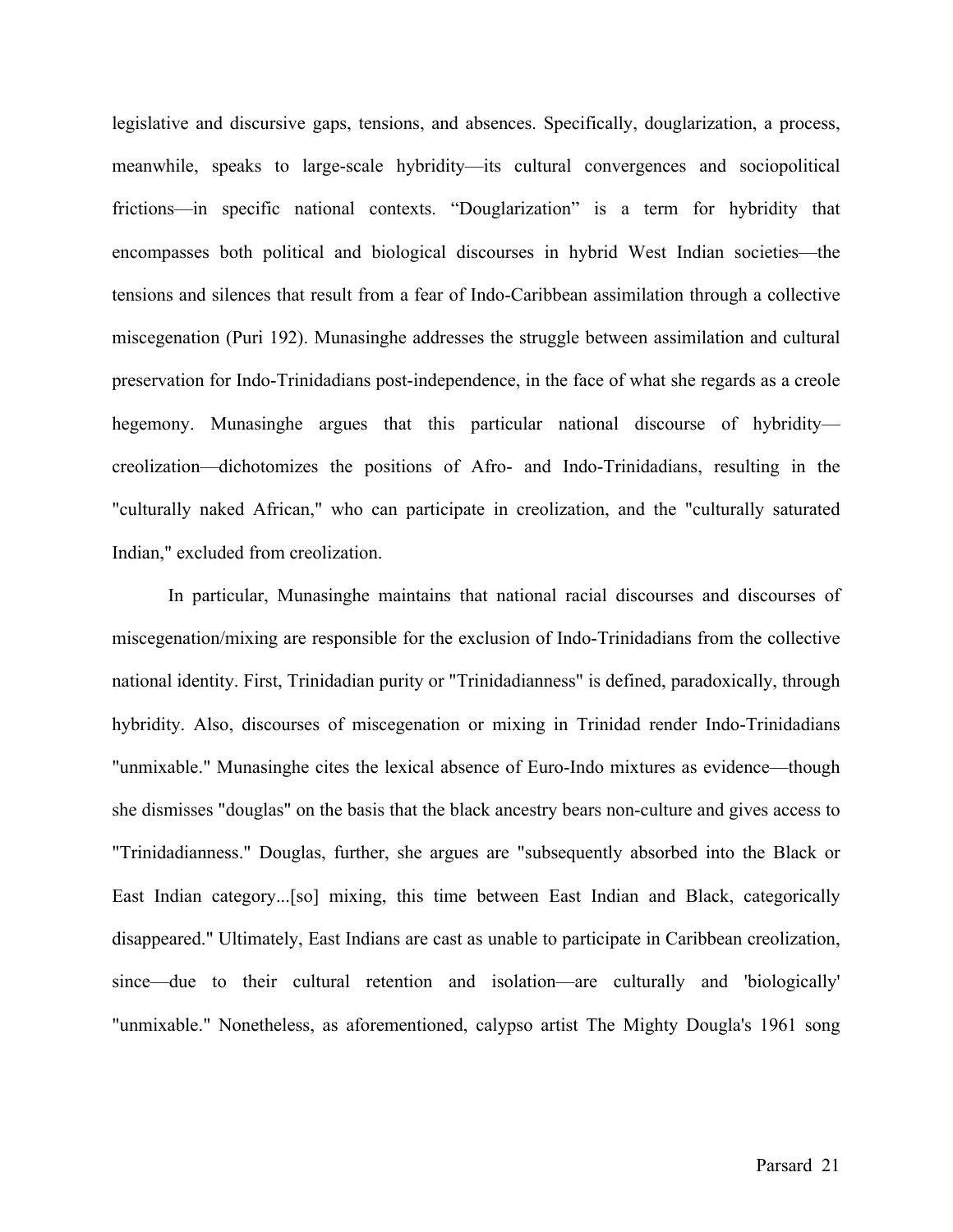"Split Me in Two" insists that, rather than categorically disappear, douglas are often found at the center of racial discourses (Puri 191).

Later, in *Callaloo or Tossed Salad?* Munasinghe extends her argument, discussing the fraught political existence of Indo-Trinidadians who, purportedly excluded from processes and discourses of creolization, could ostensibly only represent in-group interests. Indeed, while Basdeo Panday would assume the office of Prime Minister in 1995, "[e]ven during the period 1989-90…the political mood of the country dictated that an Indo-Trinidadian as prime minister of Trinidad and Tobago was "unthinkable"" (Munasinghe 246-7).

"Curry Powder," then, reflects the political ambivalence of douglas at the moment of Panday's election. Indeed, Campbell's poem writes douglas into a distinctly Caribbean history, bridged by alternating tensions and affections between Africans and Indians. The ubiquity of the eponymous spice indicates that, contrary to Munasinghe's elided Indian figure, status as a "culture bearer" does not preclude participation in creolization.

Further, Campbell's poem speaks at once to choices that advance creolization as well as to the interiority of those who occupy bodies in-between. Expressing dougla identity through sexual intimacies and the institution of marriage, the poem features the speaker's greatgrandmother through her deviation from "Indianness." The title, "Curry Powder," suggests that dougla identity can be imagined as the remnants of Indianness impressed onto blackness. In this way, the poem highlights the obscured sexual intimacies between Africans and Indians, also giving attention to the particularities of dougla identity and hybrid collective memory. The use of Trinidadian English and nonstandard meter is fitting, as it speaks to the alternative histories of Indian indentured labor and mixed-race peoples in the Caribbean, obscured in the narrative of the colonial project. Further, the trope of naming identifies various aspects of naming relevant to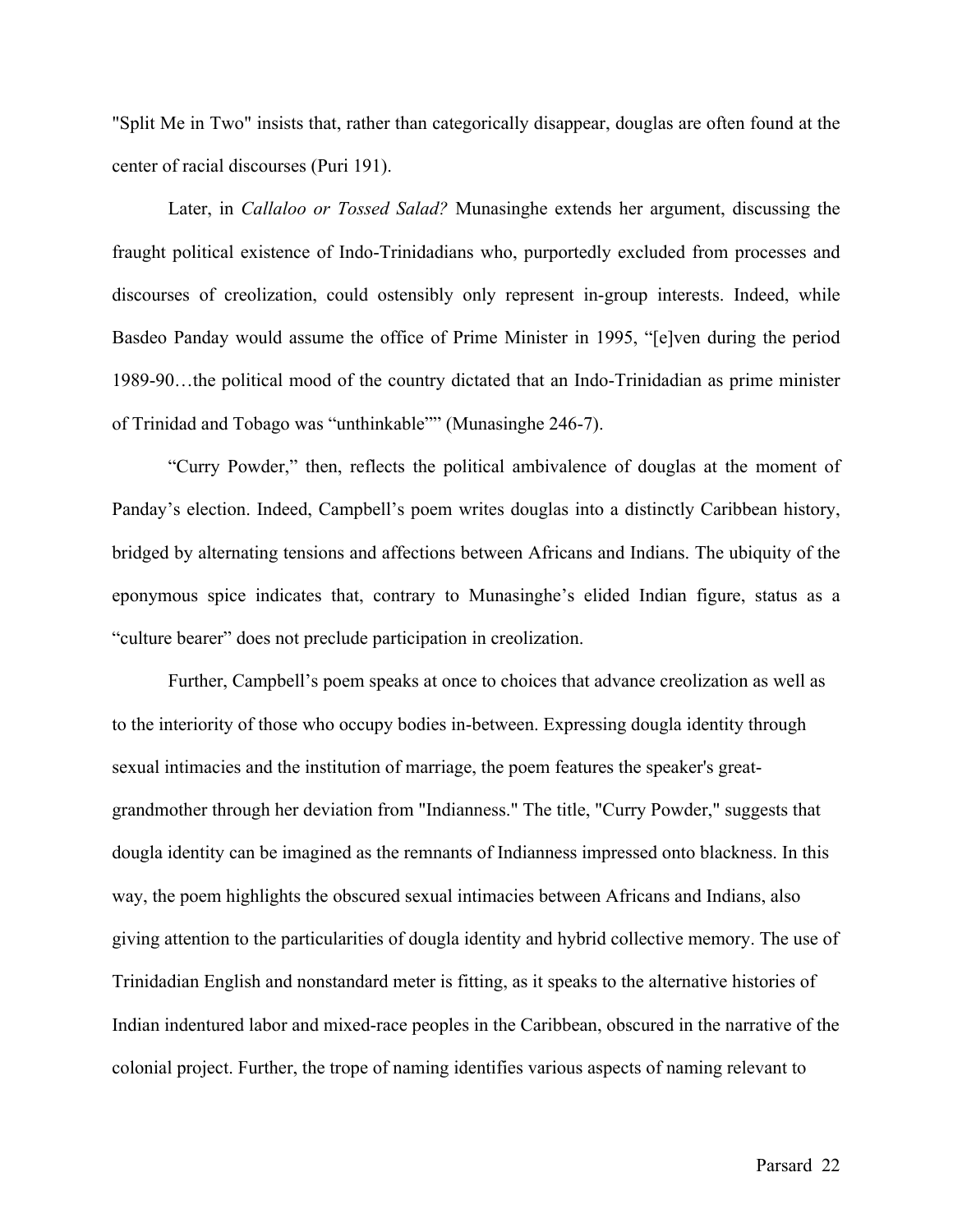dougla identity: surnames and given names alike mark racial difference, epithets reveal the marginalization of douglas as well as the labor-based tensions between Africans and Indians, and invocations of national loyalties and mythologies demonstrate the role of hybridities in Caribbean state-making. The gendered image of the Indian body locates Caribbean women, specifically Indians, as bearers of culture and responsible for hybridity.

In fact, archetypes are ascribed to Indians in the first stanza, which emerges as a means of navigating a new political climate with an Indian as the new face of the nation-state. First, the charge that "*they think they better than people*" speaks to the enduring status of Indians as an intermediary class in a nation-state formed under a traditional black-white binary. Engaging the banter of their "Trini cousins," the speaker offers another: "My brother and I laugh and add, *They is smell strong like curry powder*." A remark about Indian sartorial choices—a preference for "*Fila shoe*"—elicits laughter from the speaker and his brother. Then, an unsubstantiated claim about hygiene places distance between the two groups, echoing racialist arguments for intrinsic attributes of bodies. Here, the participants depart quickly from the political announcement, devolving into stereotype-driven humor. Familial belonging is forged through racial exclusion as the stanza ends with a collective affirmation: "*Is true*, we say." However, as will become apparent, the speaker, as a dougla, is intimately acquainted with "curry powder" himself.

Here, political tensions engender genealogical memory, connecting national milestones to small-scale intimacies. At the beginning of the second stanza, the speaker emerges as author of a hybrid Caribbean historiography, featuring both familial and national contacts and, by extension, highlighting small- and large-scale intimacies at once: "Coolies and niggers fighting these days/but great-grandmummy Nita did not fight/when she found herself facing the West/instead, touching the face of a Grenadian, Manny" (Campbell 36). This tenderness between Africans and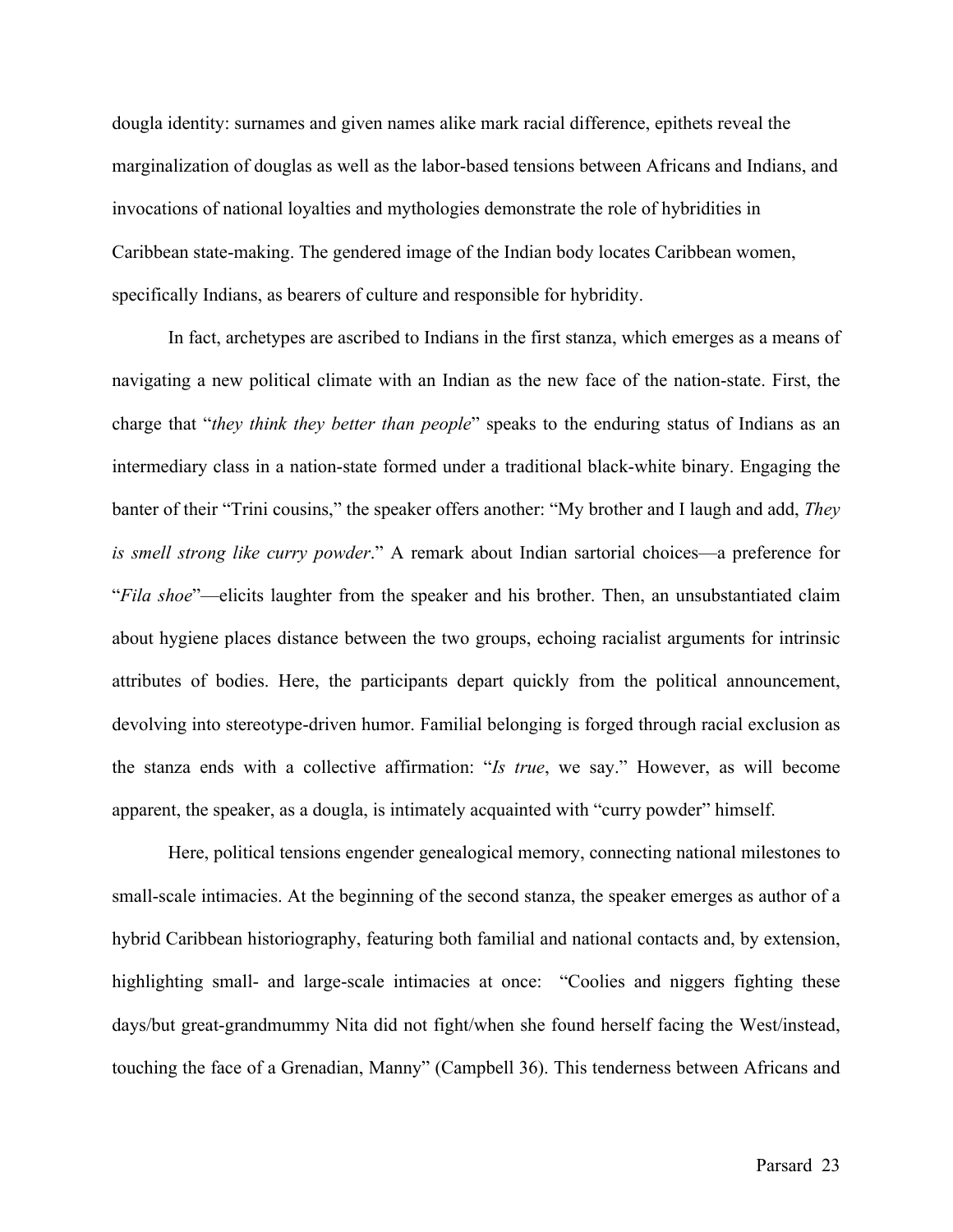Indians refutes the "unthinkability" of Indian participation in an Afro-Creole society. Further, Nita's turn to the West is a global referent for her interracial pairing, the image accompanied by intimate contact and, moreover, the use of given names betrays affections.

The verse, therefore, is framed by intimacy and birth, disturbing the simultaneous acknowledgment of national and regional hybridity and the disavowal of bodies that occupy the space in-between. Continuing the progression toward a dougla birth, the Indian female body undresses Indianness, so to speak. Instead, Nita enjoys the freedom of syncretic movement: "She did not wear saris no more./Calypso she liked and could wine down/with the best of them" (Campbell 36). Nita's sexuality had been previously guarded by traditional dress, a sign of longstanding cultural tradition, where novelty now reigns.

Naming, too, signals connections with homeland imaginaries and the dynamism of (post)colonial contacts. Returning to the line "Coolies and niggers fighting these days," the act of fighting is animated by the epithets, as performative "fighting words." Further, several invocations of Hindu deities illuminate the weight of Nita's choices:

> She became deaf to the melody of *Krishna's* flute. She chose Manny, not *Lord Rama* in her Hindu epic gone wrong. At her wedding she never once uttered *Ganesh*'s name, loosened the grasp of *Vishnu's* four hands from round her waist. Her sisters disowned her in the holy name of Mother India.

The "Hindu epic gone wrong" indicates the marriage initiates an illicit narrative. The isolation Nita experiences "in the holy/name of Mother India" is rooted in racial antagonism. Further, the "Mother India" imaginary, here, is buttressed with the contacts of divinity and womanhood: undoing these, Nita opens herself to a new, supposedly "modern," form of intimacy. Only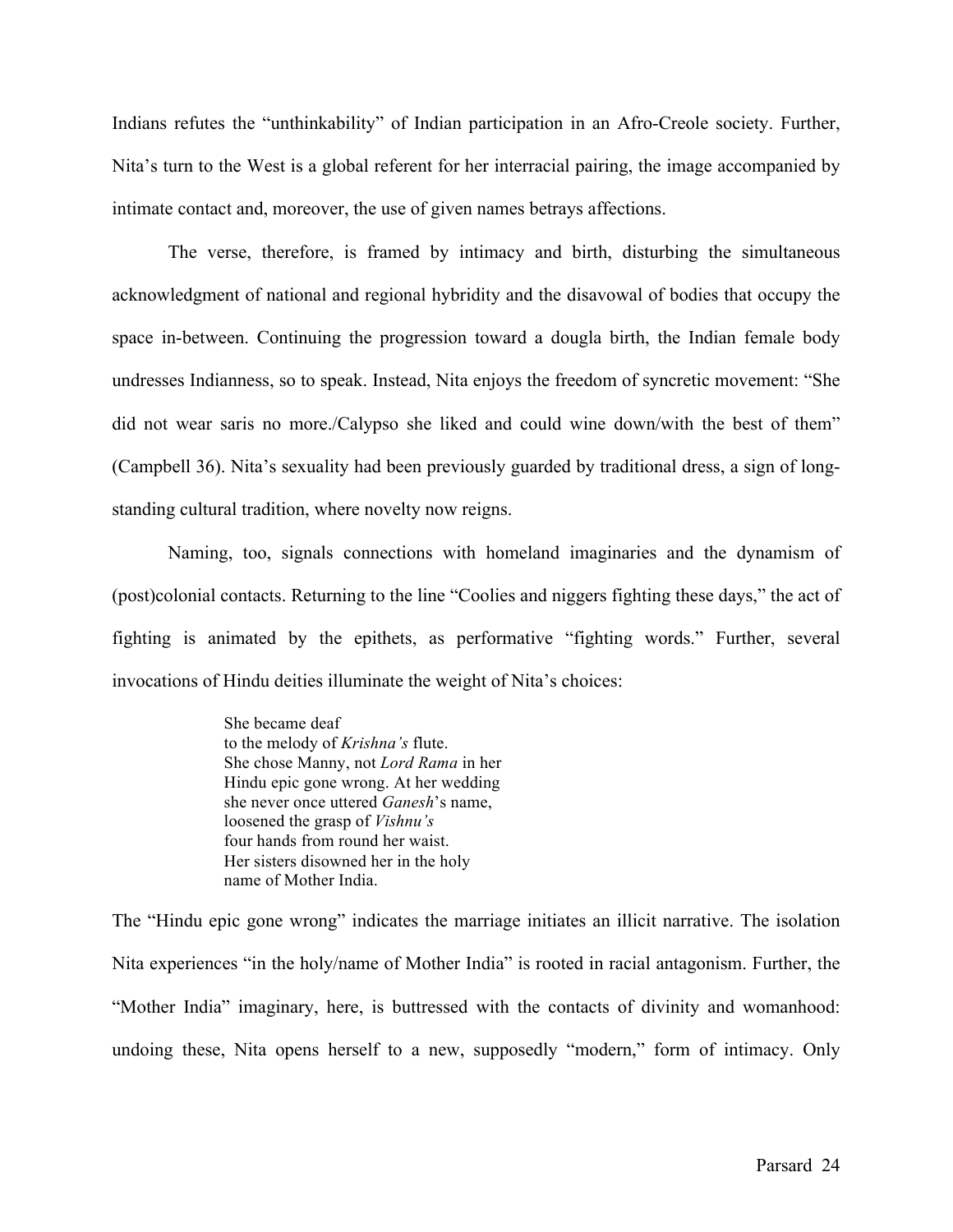Manny, her black Grenadian husband awaits her; the absence of replacement figures suggests agency as well as the blank slate of hybrid cultural production.

The sensuality of contact is followed by hybrid figures, despite popular Trinibagonian discourse that allows such intimacies to be elided. Despite isolation, Nita "made/*dougla* babies anyway and did not give/them the sacred names of gods: *Brahma*,/*Shiva*, *Gauri*." Here, naming reifies both her geographical and spiritual distance from Mother India. The chosen names, too, position Nita's children amidst the African Diaspora: "She named Granddaddy/Leon, a good European name, like all the other/ rootless Negroes" (Campbell 36). Here, rootedness for douglas and those who participate in forbidden pairings is also a kind of rootlessness, though—for douglas, the rootlessness constitutes both displacement from Mother India and Mother Africa as well as local alienation.

In the last verses, the speaker's genealogy is wrought with phenotypic and political tension, which initiates ambivalence for the dougla speaker:

> You know how people go, it took many deaths and many births for the Mullchansinghs to talk to the Brathwaites again and, finally, Mummy and her family were born looking Indian enough. But Panday in power now and Mummy warned me to say *Indian* not *coolie*.

In this way, phenotype enables superficial belonging, but the advice of the speaker's "Mummy" seems inspired by the tenderness of her ancestor Nita—the rejection of the term "coolie" doubles as a rejection of the Indo-Trinidadian image of indenture and fosters linguistic harmony. The stanza ends with the mutability of racial identity and national responsibility: "One of my small/cousins told me, with a grown-up intuition, *You know,*/*in Trinidad, you not black, you dougla*." The uncertain positioning of douglas continues through the final stanza: "Panday in power now and my cousins still cuss/about neighbours with jhandi flags of many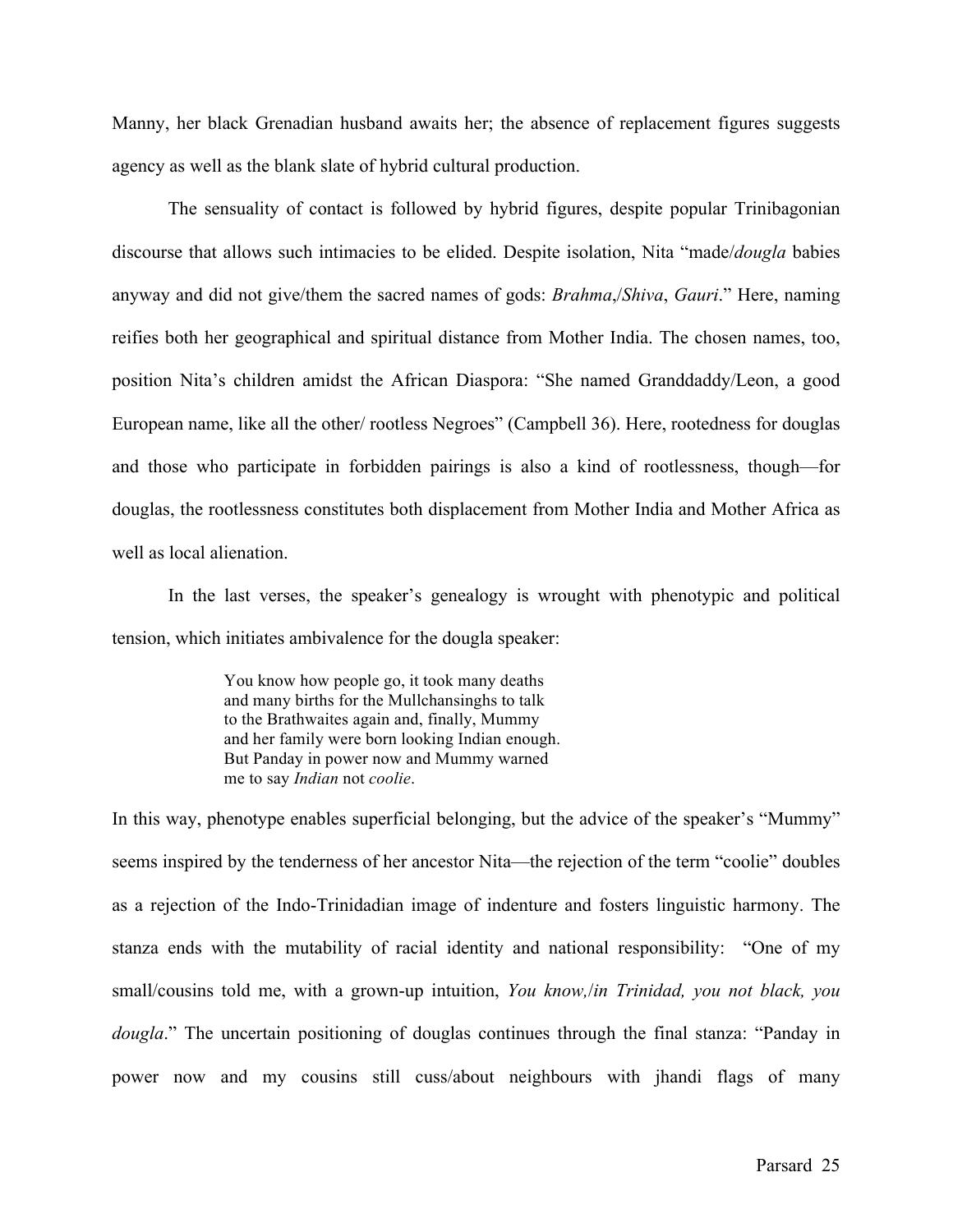colours/claiming their yards for as many gods as there are/colours." Here, Indo-Trinidadian leadership is juxtaposed with the "foreignness" of cultural markers.

However, for the dougla speaker and his hybrid family, there is a familiarity in such foreignness: "we all go to eating pelau/with roti and curry, leaving our fingers stained/yellow like old papers so we, too stink/of curry powder." The fingers as "old papers," here, function as records of the speaker's multicolored lineage, enacting an alternative historiography of participation in both Indian and Afro-Creole culture.

### **"[Y]ou have to take the consequences when you mix up the race": Conclusions and Trinibagonian Futures**

Filmmaker and feminist scholar Patricia Mohammed debuted an in-progress version of her film "Coolie Pink and Green" to audiences across the Caribbean in 2010. In the film, a young Indo-Trinidadian woman negotiates her relationship to 'Mother India', expressed through her grandfather's narration, and her place in a cosmopolitan island nation, which manifests itself in her love for an Afro-Trinidadian despite a forthcoming arranged marriage.

The film opens with the definition of the title term, "coolie," which has been used historically to describe the contract laborers who migrated to the Caribbean, filling the absence left by the end of chattel slavery in the region; the term was often used pejoratively to suggest *unskilled* labor. The grandfather's rhetoric is compelling, placing douglas in opposition to Indian cultural retention, though it lacks the use of epithets. The film is visually arresting, employing the vibrant colors native to Trinidad and treasured by its Indian diasporic population, which also represents a dynamic but jeopardized Indian culture in a creolized Caribbean society. The film speaks to the implications of cultural loss to gender and sexuality: (interracial) marriage and sex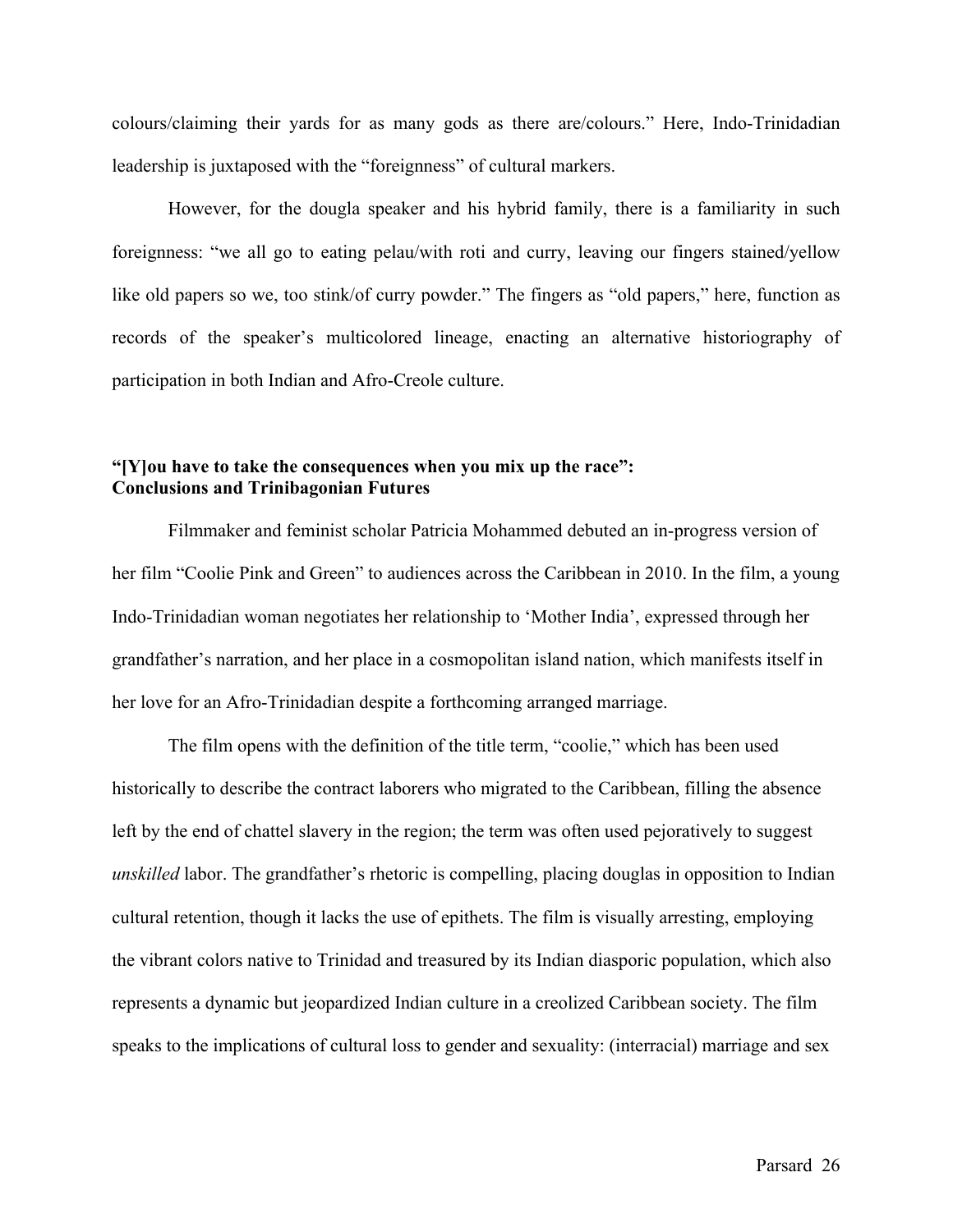are identified vehicles of hybridity and a traditional Indian perspective is invoked to lament the relative freedoms Indian women have enjoyed since gaining wider access to education and labor.

In a particularly telling scene, the young woman's grandfather narrates over shots of contemporary, multicultural Trinidad. The subject's grandfather voices a patriarchal perspective of old India. A scene of a bustling Port of Spain street, lined with stores and street vendors, accompanies the statement, "We losing more than the art in our culture, we losing our women." Extra-diagetic, traditional Indian music plays as patrons of races frequent these urban sites of commerce; it's as if the modernity of these contemporary exchanges is divorced from, cannot hear "Mother India." At the center stands a female vendor, mediating the space; she represents unwilling assimilation through the Indian female body, placing the responsibility of bearing culture ultimately on the Indian woman.

Next, cutting to a university classroom led by an Indian female professor and attended by multiethnic students, the juxtaposition of Indian and black students amounts to a visual expression of douglarization. As the professor continues her lecture, sitting on a table with inviting body language and responding to an enthusiastic Indian female student, Grandfather continues: "Once we give you a chance for education and to take work, we open a door too wide..." The proverbial door delineating private, domestic space from the public domain has been opened for Indian women, a moment contemporaneous with independence which created the opportunity for hybridity through sexual intimacies.

Grandfather lastly warns of the disappearance of a fundamental, culture-based "Indianness": "But you have to take the consequences when you mix up the race...I am afraid that others will not understand your taste, they will not want you to pray with us. Your children will not look like us" (Mohammed). A black female student and an Indian male student interact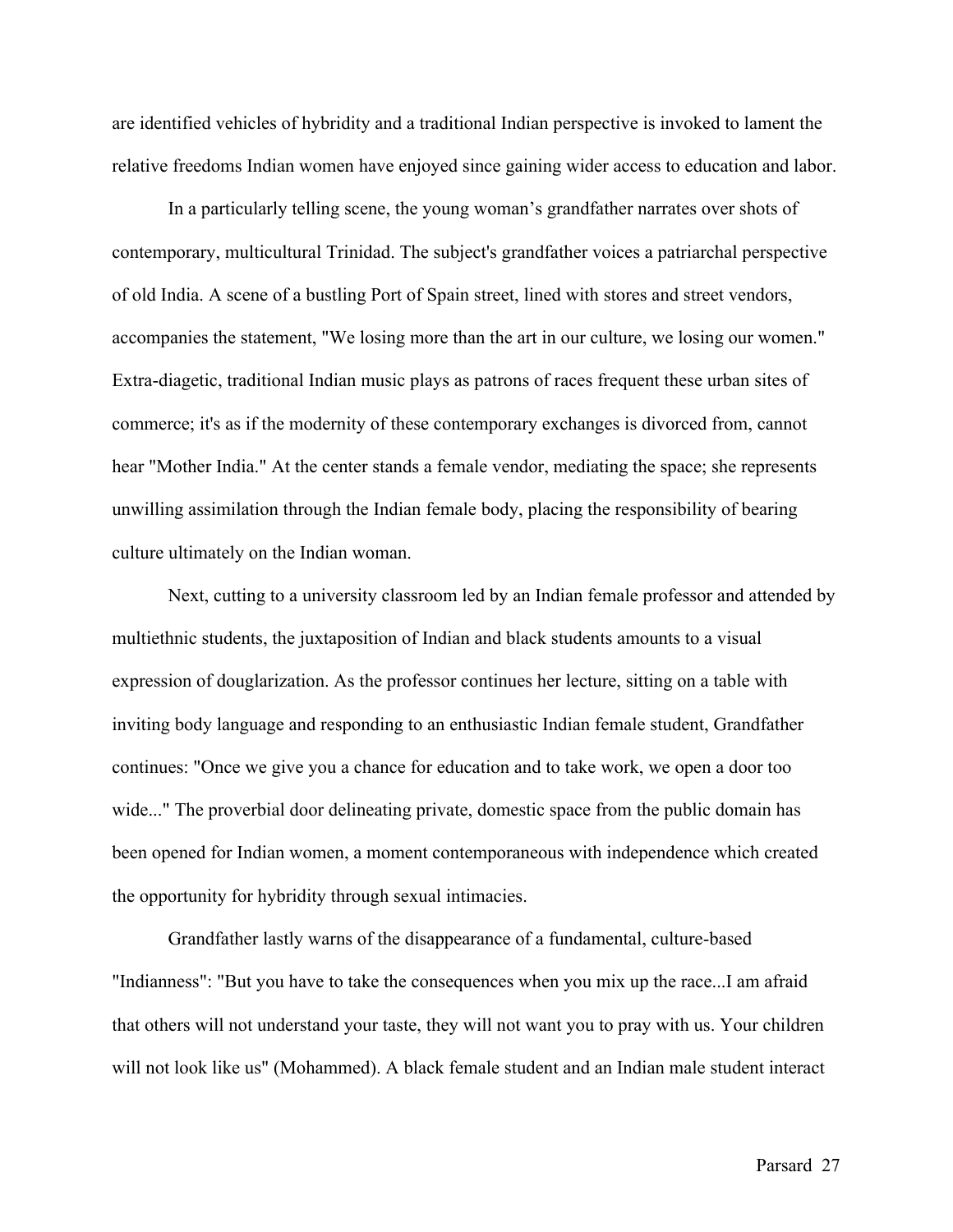with one other, as the camera cuts to the aforementioned urban street, with the likewise aforementioned Indian female vendor observing the multiethnic composition of the shoppers. The clause ending "pray with us" is accompanied by a glimpse of the apex of a Hindu temple, while the earlier extra-diagetic music continues. Here, the music seems natural again; it can be "heard" here, so to speak, at a recognizable site of Indianness. The last, and most desperate, warning is imparted: "Your children will not look like us." Accompanying this declaration is a diverse group of children playing, uniformly dressed, in a schoolyard. The young students, based on phenotype, appear to be mostly Indian, with the camera momentarily resting on the face of a—likely, dougla—child.

The contemporaneity of this conversation elicits questions concerning Trinidadian political futures through the dougla. Appropriately, a year-old publication in Trinidad and Tobago, *dougla* magazine, is less concerned with the subjectivities of mixed-race Trinbagonians than with the implications of the term for postcolonial understandings of the dual-island nation. In a promotional video for the magazine, Trinbagonians of all phenotypes and racial identifications, responding to the question "Are you dougla?" assert that "I am Trini, and I am dougla." Further, the narrator, a local comedienne, comments that "[to be dougla is] not even about being a particular race" and ultimately positing that dougla identity is not a racial, but rather, a national project (*dougla* magazine).

Ultimately, this examination of the literary dougla engenders questions: What does it mean to be rooted in both chattel slavery and contract labor? How do douglas exist and selfdetermine amidst a dichotomized political arena, nationalist discourses of exceptional mixture and modernity, stereotypes of pathology that are alternately resisted and inherited, and the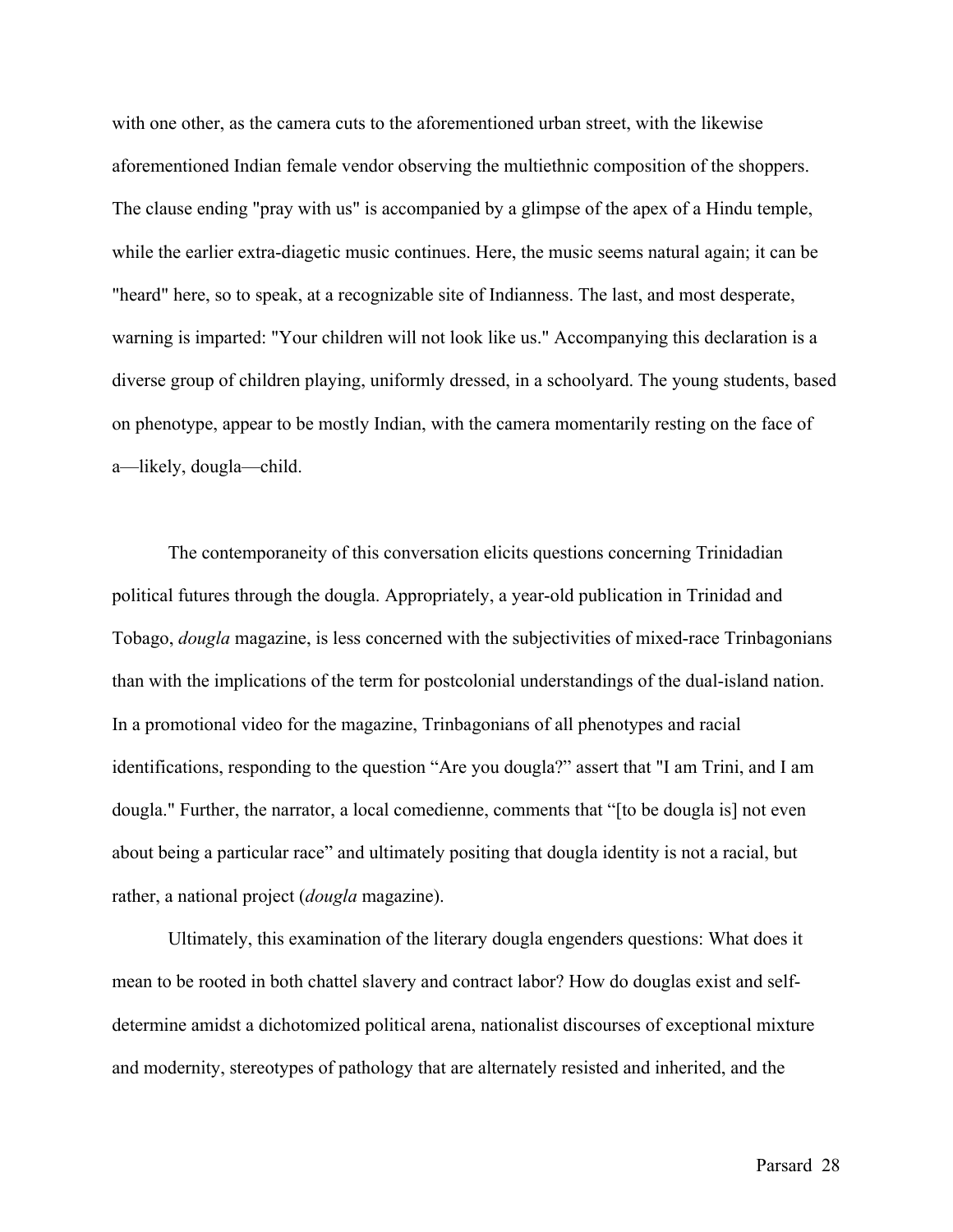legacies of two colonial labor systems? And, finally, what alternatives do the specificity of dougla-focused narratives offer to Trinibagonian futures?

C.L.R. James offers uncharacteristic attention to scarcely visible, laboring Indian and deviant dougla figures in *Minty Alley*, while his better-known political writings identify Africandescended and white creole Caribbeans as the primary agents in late colonial politics. Here, the dougla mediates the relationship between local and global: signaling a colonial past through the lineages of slavery and indenture, as well as through pathological sexuality, this figure necessarily counters aspirations of self-governance and propriety.

Later, calypsonian Mighty Dougla's "Split Me in Two" considers his bifurcation as a dougla, who is excluded from racial discourse and spatial belonging. Christian Campbell's "Curry Powder" complicates this interpretation with the genealogical memory of Afro-Indo intimacies and syncretism, as well as mediating on what becomes dougla ambivalence in the face of contemporary and dynamic national politics.

Finally, Patricia Mohammed's film *Coolie Pink and Green* closes with a compelling image: the face of an unnamed dougla youth playing in a schoolyard. The fraught tenderness of Afro-Indo intimacies posits possibilities for a Trinidad and Tobago outside of the dougla figure, appropriated for national ambitions of modernity and harmony, outside of racially tense party politics. An alternative national future might include douglas as nascent knowledge producers in the continuing discourse on Trinibagonian, and Caribbean, hybridities, rather than as lifeless metaphors for uncomplicated proximity and hybridity.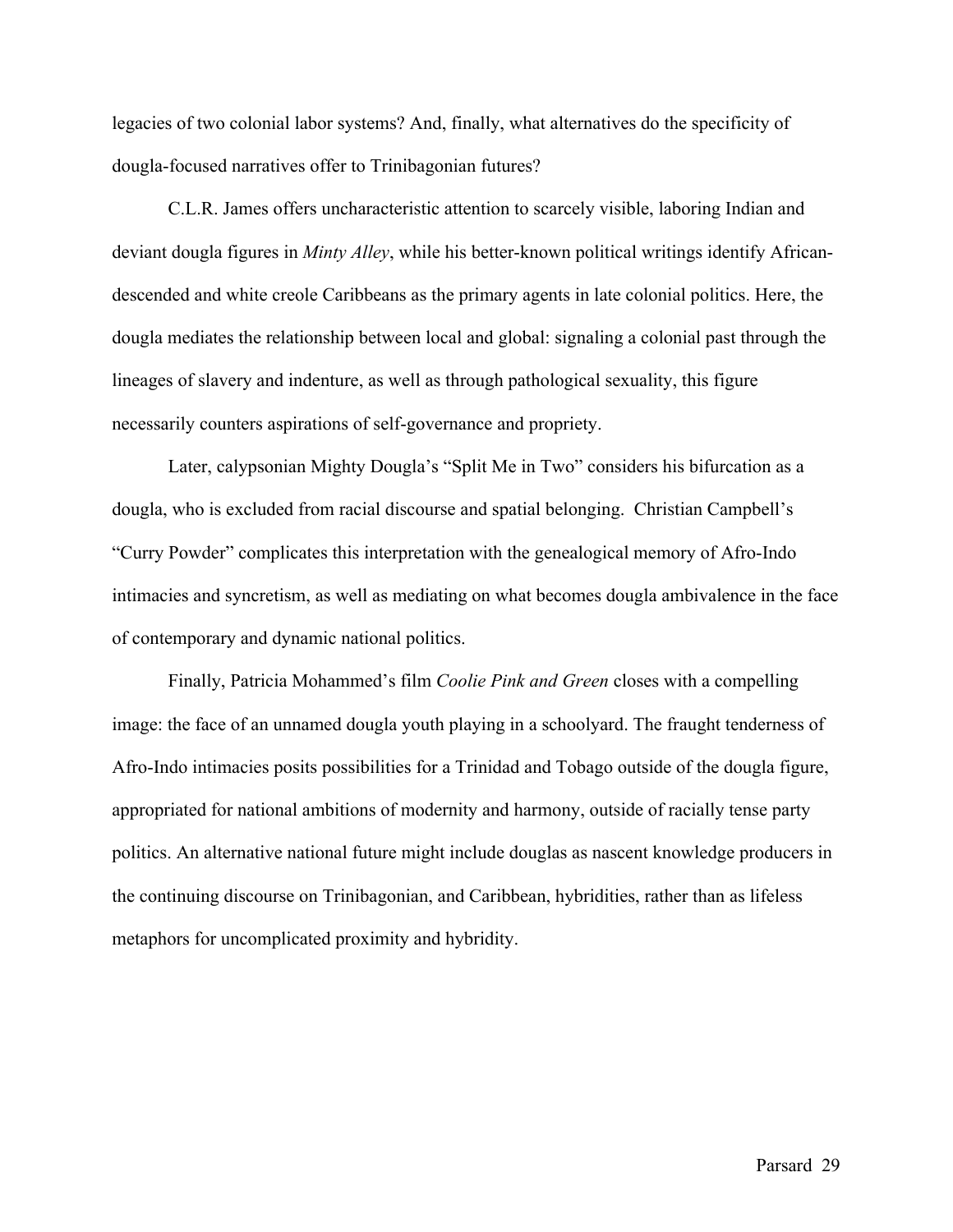Works Cited

- Alexander, M. Jacqui. "Not Just (Any) Body Can Be a Citizen: The Politics of Law, Sexuality and Postcoloniality in Trinidad and Tobago and the Bahamas." *Feminist Review*. 48: 5-23. 1994.
- Campbell, Christian. *Running the Dusk*. Kingston, Jamaica: Peepal Tree Press, 2010. Print.
- "Dougla." *Dictionary of Caribbean English Usage*. Ed. Richard Allsopp. Mona, Jamaica: University of the West Indies Press, 2003. Print.
- Gikandi, Simon. *Writing in Limbo: Modernism and Caribbean Literature*. Ithaca, NY: Cornell University Press, 1992. Questia. Web. 17 Nov. 2010.

James, C.L.R. *Minty Alley*. London: New Beacon Books Ltd, 1994. Print.

- --. "The Case for West Indian Self-Government." *The C.L.R. James Reader*. Ed. Anna Grimshaw. Oxford and Cambridge: Blackwell, 1992. 49-62. Print.
- Ledgister, F.S.J. "C.L.R. James as a Creole Nationalist: Reconsidering *The Case for West-Indian Self-Government*." Presented at the *Georgia Political Science Association*. 2006.
- Lowe, Lisa. "The Intimacies of Four Continents." *Haunted by Empire: Geographies of Intimacy in North American History*. Ed. Ann Laura Stoler. Durham, NC: Duke University Press. 2006. Print.
- Khan, Aisha. *Callaloo Nation: Metaphors of Race and Religious Identity among South Asians in Trinidad.* Durham, NC: Duke University Press, 2004. Print.
- Mehta, Brinda. *Diasporic (dis)locations: Indo-Caribbean women negotiate the Kala Pani*. Kingston, Jamaica: The University of the West Indies Press, 2004. Print.

Mohammed, Patricia, Dir. *Coolie Pink and Green*. Independent: 2010, Film.

- Munasinghe, Viranjini. "Culture Creators and Culture Bearers: The Interface Between Race and Ethnicity in Trinidad." *Transforming Anthropology*. 6(1-2): 72-86. 1997.
- *--. Callaloo or Tossed Salad?: East Indians and the Cultural Politics of Identity in Trinidad*. Ithaca: Cornell University Press, 2001.
- "Split Me in Two: By Mighty Dougla." *Guanaguanare: the laughing gull*. N.p., n.d. Web. 15 Apr 2011. <http://guanguanaresingsat.blogspot.com/2006/10/split-me-in-two.html>.
- Puri, Shalini. *The Caribbean Postcolonial: Social Equality, Post-Nationalism, and Cultural Hybridity*. New York: Palgrave Macmillan, 2004. Print.
- Reddock, Rhoda. "Jahaji Bhai: The emergence of a Dougla poetics in Trinidad and Tobago." Identities. 5.4 (1999): 569-601. Print.